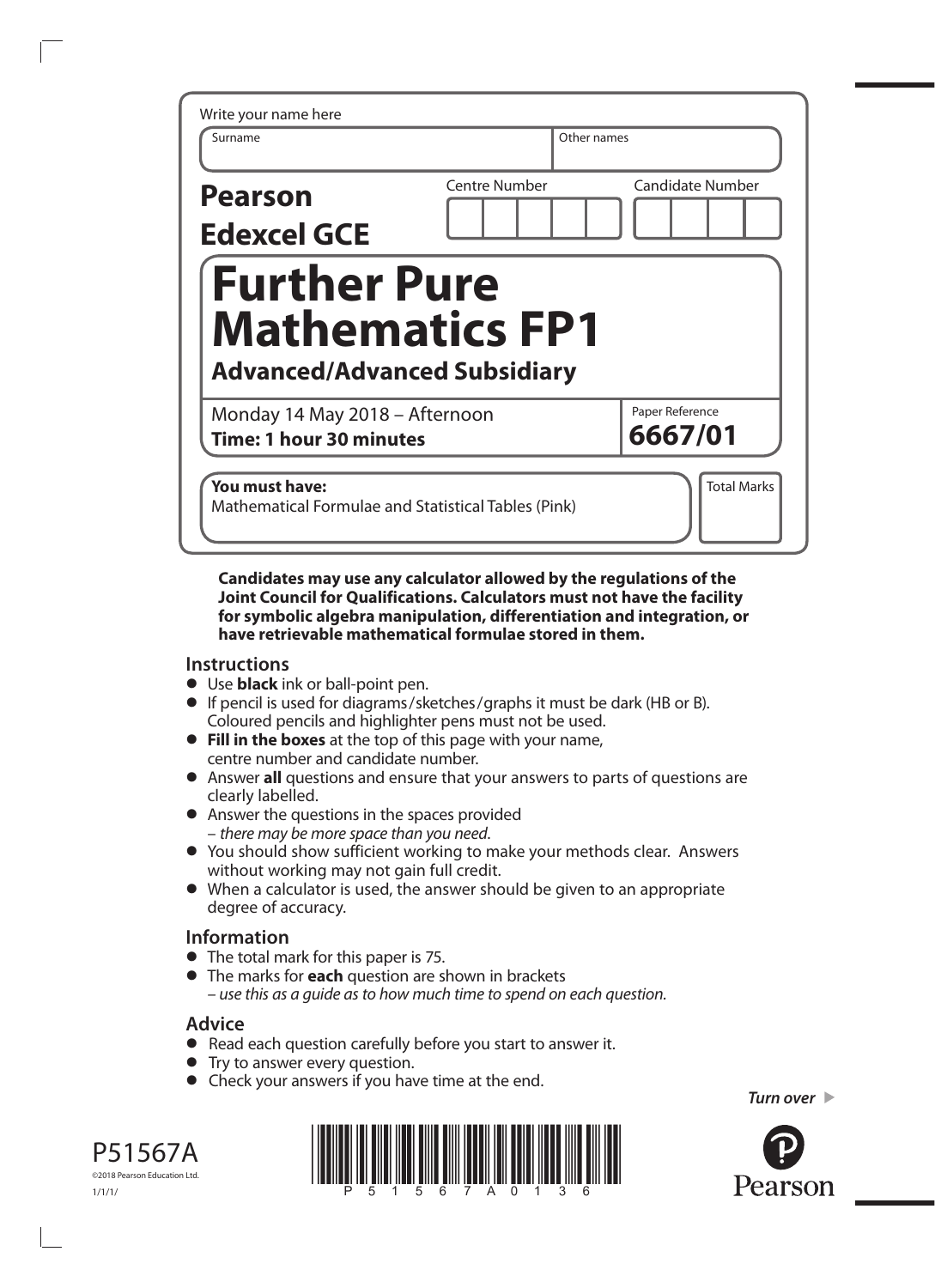| ≂av   |  |
|-------|--|
| hlank |  |

**DOMOTAMENT RESPECT** 

**DOMESTIC PROPERTY** 

Given that  $f(z) = (z - 1)(2z^2 + az + b)$ , where a and b are real constants,

(a) find the value of  $a$  and the value of  $b$ .

 $\overline{1}$ .

- $(2)$
- (b) Hence use algebra to find the three roots of the equation  $f(z) = 0$

 $(4)$ 

| $\sqrt{2}$                                                                                                                                                                                                                                                                                                                                                                                                                                                    |
|---------------------------------------------------------------------------------------------------------------------------------------------------------------------------------------------------------------------------------------------------------------------------------------------------------------------------------------------------------------------------------------------------------------------------------------------------------------|
| $\begin{array}{c} \text{if} \ \text{if} \ \text{if} \ \text{if} \ \text{if} \ \text{if} \ \text{if} \ \text{if} \ \text{if} \ \text{if} \ \text{if} \ \text{if} \ \text{if} \ \text{if} \ \text{if} \ \text{if} \ \text{if} \ \text{if} \ \text{if} \ \text{if} \ \text{if} \ \text{if} \ \text{if} \ \text{if} \ \text{if} \ \text{if} \ \text{if} \ \text{if} \ \text{if} \ \text{if} \ \text{if} \ \text{if} \ \text{if} \ \text{if} \ \text{if} \ \text{$ |
|                                                                                                                                                                                                                                                                                                                                                                                                                                                               |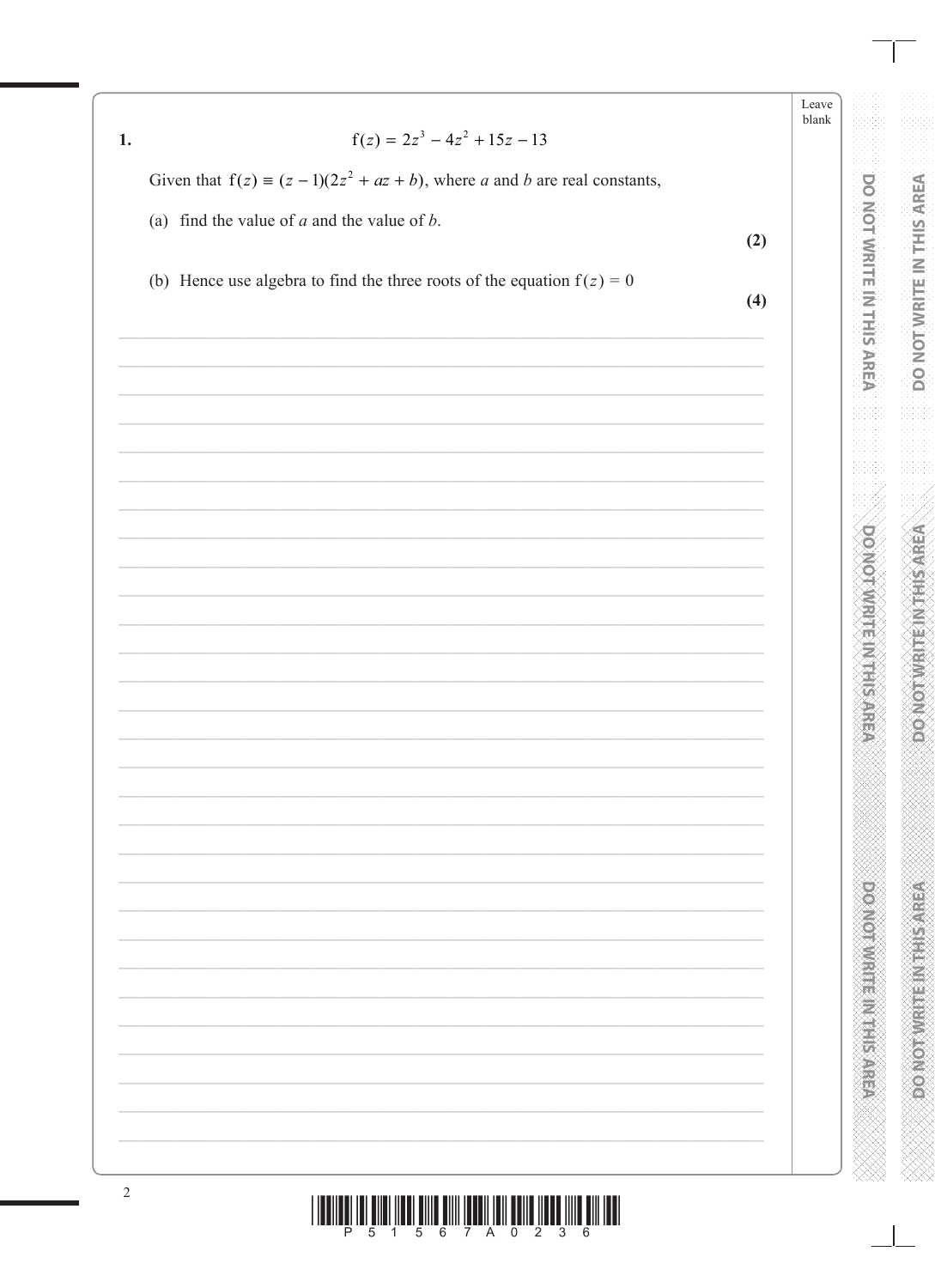| Question 1 continued |                 |
|----------------------|-----------------|
|                      |                 |
|                      |                 |
|                      |                 |
|                      |                 |
|                      |                 |
|                      |                 |
|                      |                 |
|                      |                 |
|                      |                 |
|                      |                 |
|                      |                 |
|                      |                 |
|                      |                 |
|                      |                 |
|                      |                 |
|                      |                 |
|                      |                 |
|                      |                 |
|                      |                 |
|                      |                 |
|                      | Q1              |
|                      | (Total 6 marks) |

**DONOTWRITE IN THE AREA** 

**DONOTWRITEIN THIS AREA**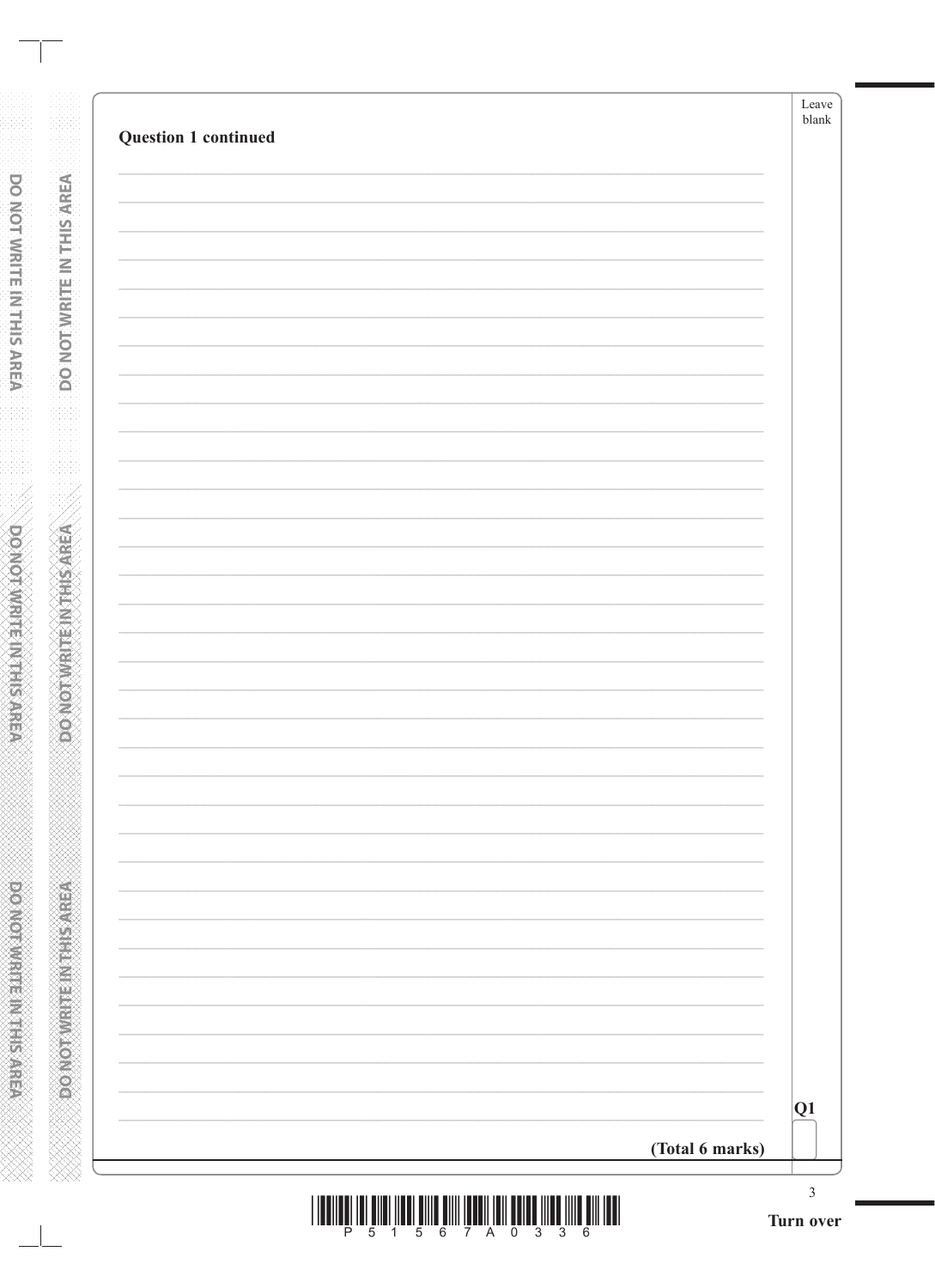Leave blank

**DOMOTAWRITE IN THIS AREA** 

**POINT AND INTERNATIONAL PROPERTY** 

 $2.$ 

 $f(x) = \frac{3}{2}x^2 + \frac{4}{3x} + 2x - 5, \quad x < 0$ 

The equation  $f(x) = 0$  has a single root  $\alpha$ .

- (a) Show that  $\alpha$  lies in the interval  $[-3, -2.5]$
- (b) Taking  $-3$  as a first approximation to  $\alpha$ , apply the Newton-Raphson procedure once to  $f(x)$  to obtain a second approximation to  $\alpha$ . Give your answer to 3 decimal places.  $(5)$
- (c) Use linear interpolation once on the interval  $[-3, -2.5]$  to find another approximation to  $\alpha$ , giving your answer to 3 decimal places.

 $(3)$ 

 $(2)$ 

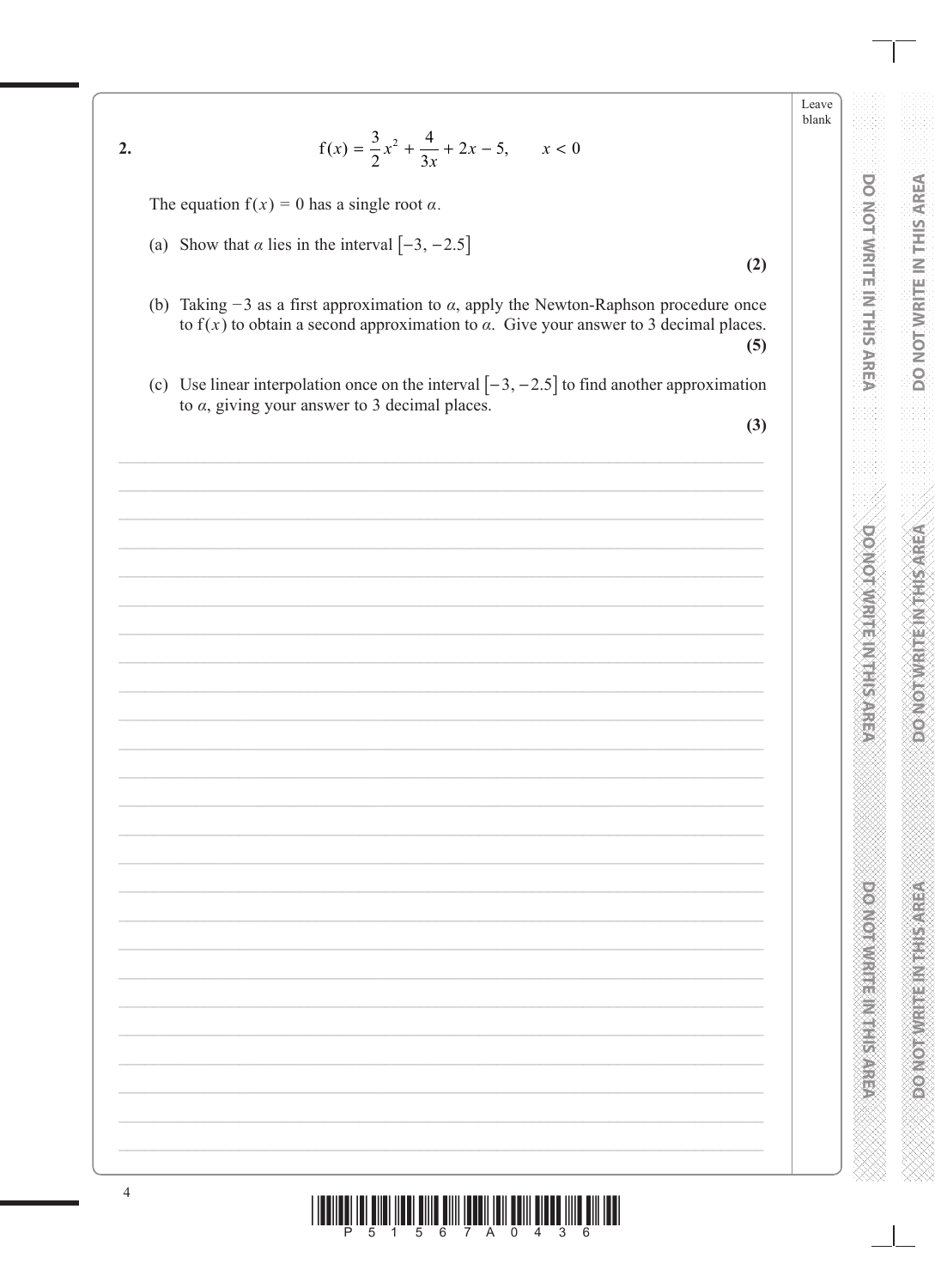|                             | Leave<br>$\ensuremath{\textrm{blank}}$ |
|-----------------------------|----------------------------------------|
| <b>Question 2 continued</b> |                                        |
|                             |                                        |
|                             |                                        |
|                             |                                        |
|                             |                                        |
|                             |                                        |
|                             |                                        |
|                             |                                        |
|                             |                                        |
|                             |                                        |
|                             |                                        |
|                             |                                        |
|                             |                                        |
|                             |                                        |
|                             |                                        |
|                             |                                        |
|                             |                                        |
|                             |                                        |
|                             |                                        |
|                             |                                        |
|                             |                                        |
|                             |                                        |
|                             |                                        |
|                             |                                        |
|                             |                                        |
|                             |                                        |
|                             |                                        |
|                             |                                        |
|                             |                                        |
|                             |                                        |
|                             |                                        |
|                             |                                        |
|                             |                                        |

**DONOTWELLEMANSAREA** 

**RENEWALK CONCORDING** 

|  | P 5 1 5 6 7 A 0 5 3 6 |  |  |  |  |  |
|--|-----------------------|--|--|--|--|--|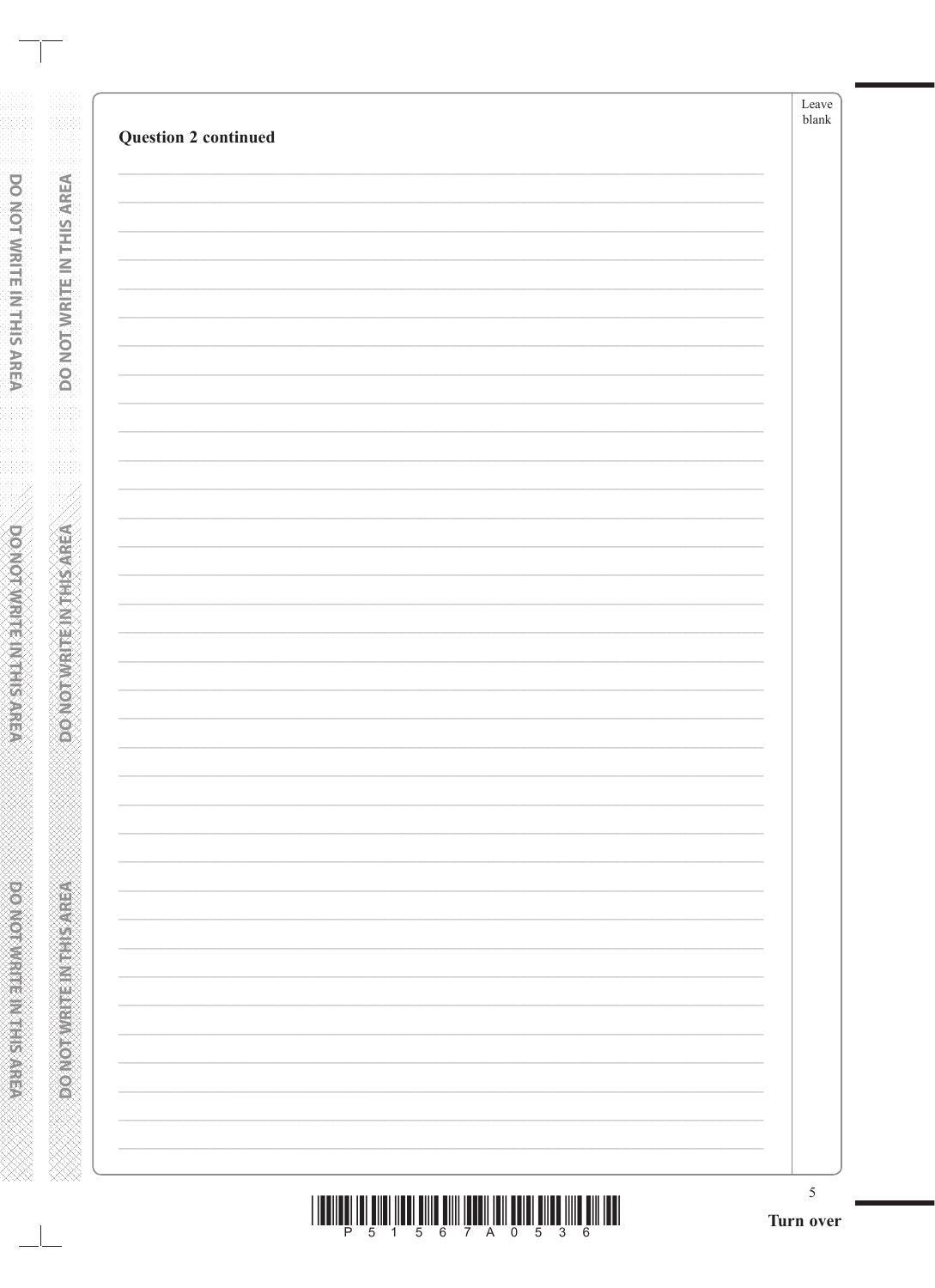| <b>Question 2 continued</b> | Leave<br>$\ensuremath{\textrm{blank}}$ |
|-----------------------------|----------------------------------------|
|                             |                                        |
|                             |                                        |
|                             |                                        |
|                             |                                        |
|                             |                                        |
|                             |                                        |
|                             |                                        |
|                             |                                        |
|                             |                                        |
|                             |                                        |
|                             |                                        |
|                             |                                        |
|                             |                                        |
|                             |                                        |
|                             |                                        |
|                             |                                        |
|                             |                                        |
|                             |                                        |
|                             |                                        |
|                             |                                        |
|                             |                                        |
|                             |                                        |
|                             |                                        |
|                             |                                        |
|                             |                                        |
|                             |                                        |
|                             |                                        |
|                             |                                        |
|                             |                                        |
|                             |                                        |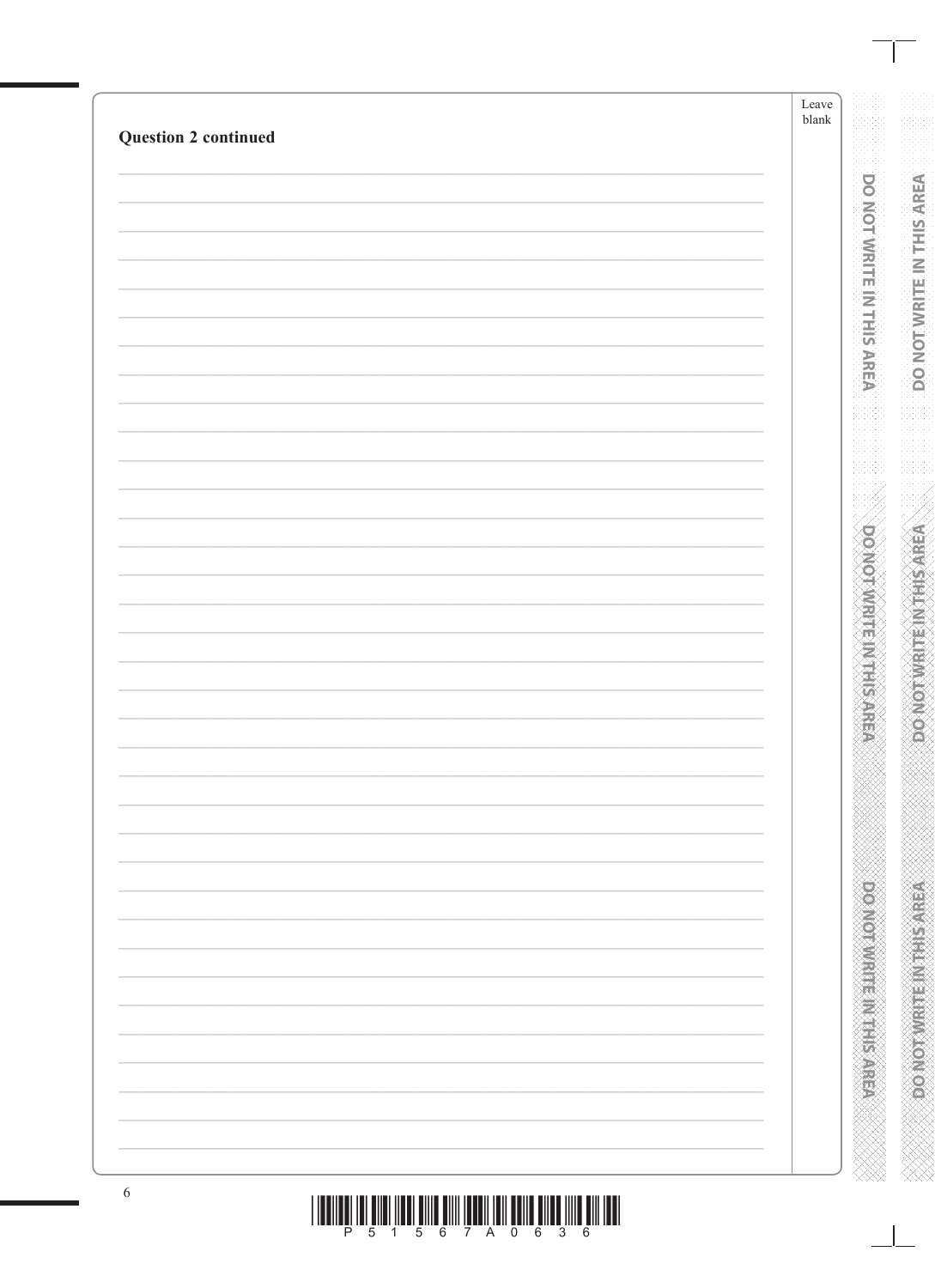| <b>Question 2 continued</b> |                  | Leave<br>$b$ lank |
|-----------------------------|------------------|-------------------|
|                             |                  |                   |
|                             |                  |                   |
|                             |                  |                   |
|                             |                  |                   |
|                             |                  |                   |
|                             |                  |                   |
|                             |                  |                   |
|                             |                  |                   |
|                             |                  |                   |
|                             |                  |                   |
|                             |                  |                   |
|                             |                  |                   |
|                             |                  |                   |
|                             |                  |                   |
|                             |                  |                   |
|                             |                  |                   |
|                             |                  |                   |
|                             |                  |                   |
|                             |                  |                   |
|                             |                  |                   |
|                             |                  | Q2                |
|                             | (Total 10 marks) |                   |

**DONOTWRITE IN THE AREA** 

**CONDITIONED TO A REPORT ON CAS**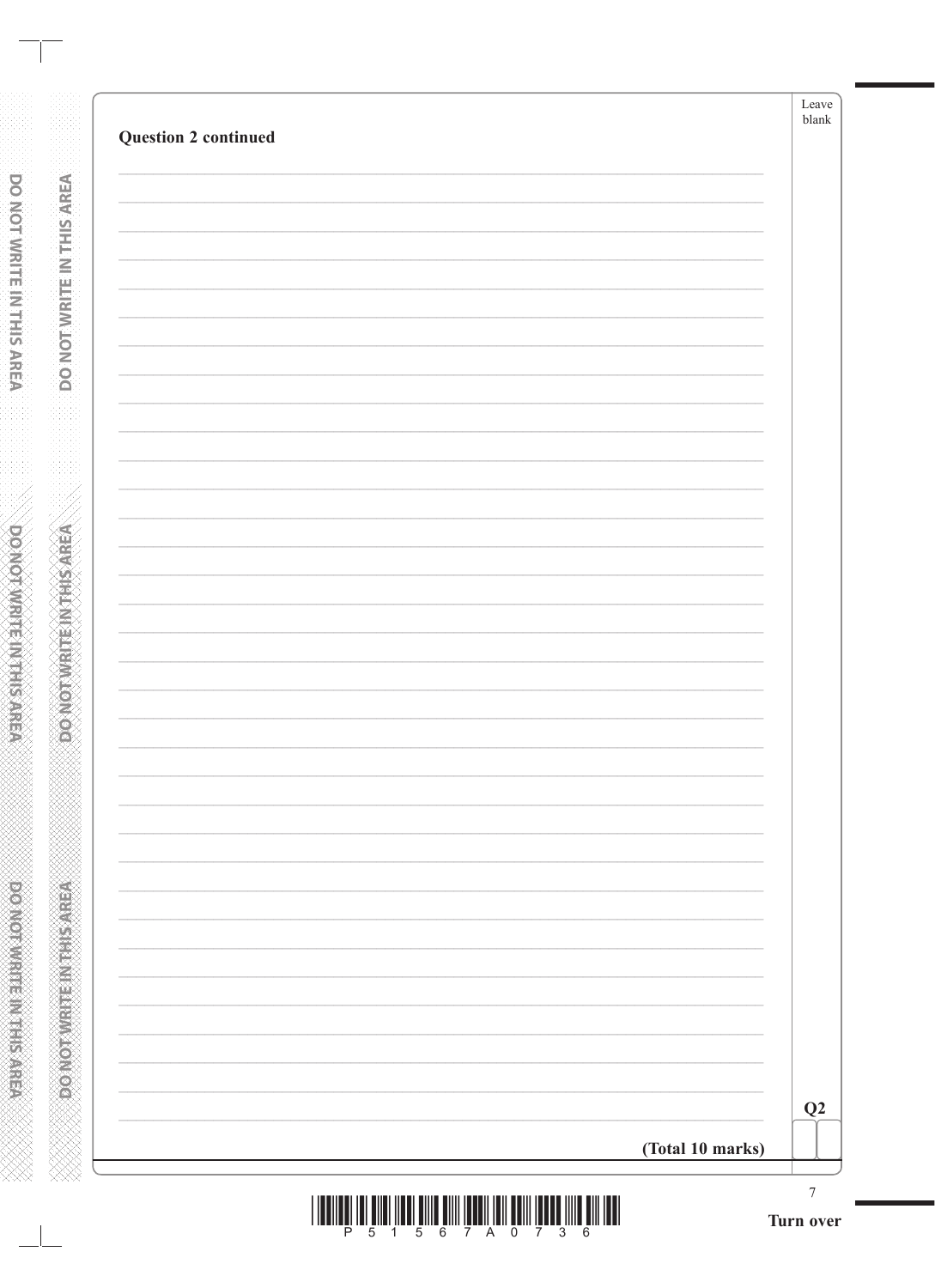Leave blank

 $(2)$ 

 $(2)$ 

**POINT ANTIFICATION AND ACTES** 

(i) Given that  $3.$ 

$$
\mathbf{A} = \begin{pmatrix} -2 & 3 \\ 1 & 1 \end{pmatrix}, \quad \mathbf{AB} = \begin{pmatrix} -1 & 5 & 12 \\ 3 & -5 & -1 \end{pmatrix}
$$

(a) find  $A^{-1}$ 

(b) Hence, or otherwise, find the matrix **B**, giving your answer in its simplest form.  $(3)$ 

(ii) Given that

$$
\mathbf{C} = \begin{pmatrix} 0 & 1 \\ -1 & 0 \end{pmatrix}
$$

(a) describe fully the single geometrical transformation represented by the matrix  $C$ .  $(2)$ 

(b) Hence find the matrix  $C^{39}$ 

<u>||ITINI || TILLEN LITTLE TINI ENILLEN DELLE TILLEN DELLE TILLEN DELL</u>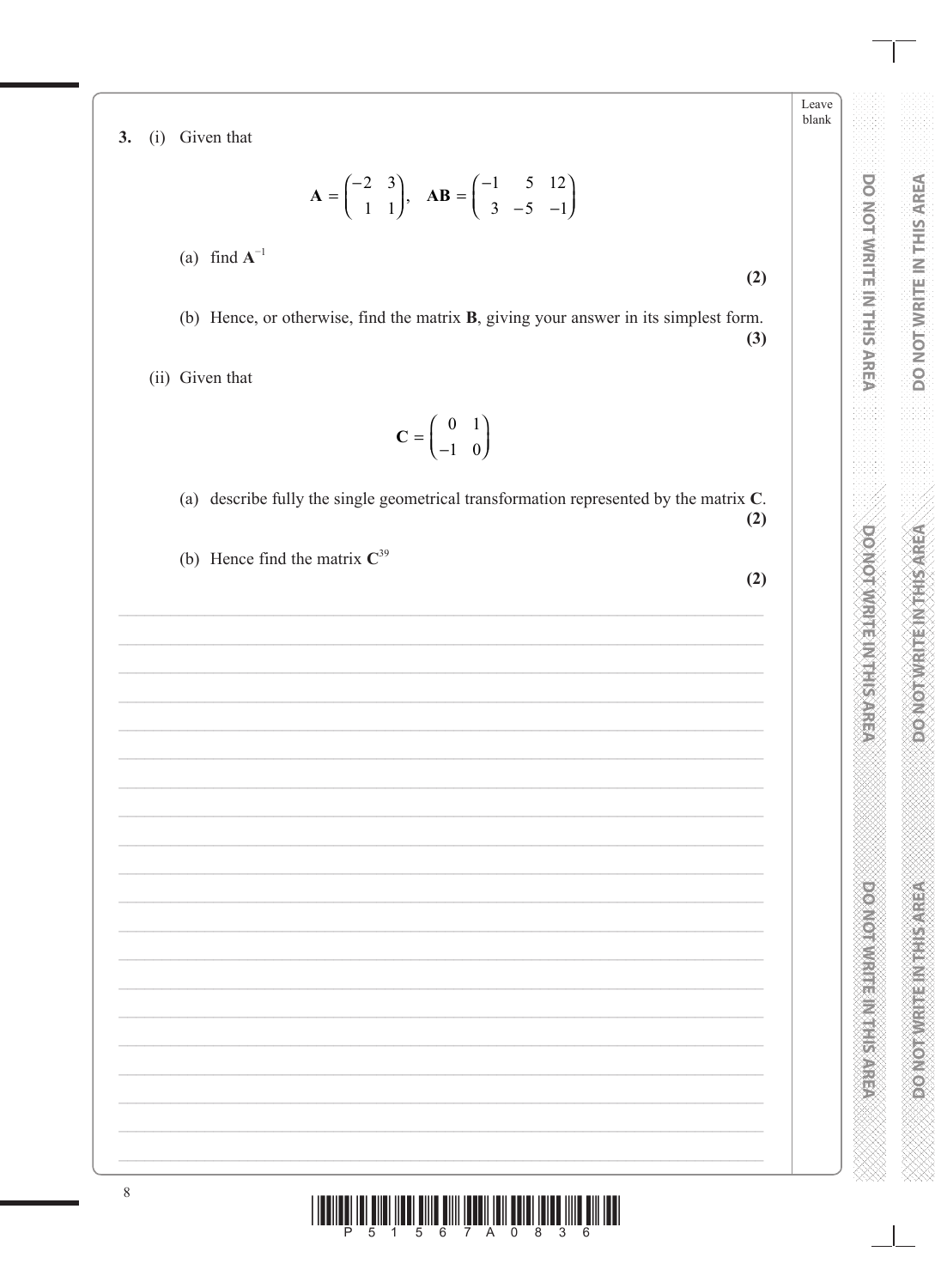|                      | Leave<br>blank |
|----------------------|----------------|
| Question 3 continued |                |
|                      |                |
|                      |                |
|                      |                |
|                      |                |
|                      |                |
|                      |                |
|                      |                |
|                      |                |
|                      |                |
|                      |                |
|                      |                |
|                      |                |
|                      |                |
|                      |                |
|                      |                |
|                      |                |
|                      |                |
|                      |                |
|                      |                |
|                      |                |
|                      |                |
|                      |                |
|                      |                |
|                      |                |
|                      |                |
|                      |                |
|                      |                |
|                      |                |
|                      |                |
|                      |                |
|                      |                |
|                      |                |
|                      |                |
|                      |                |
|                      |                |

**DONOTWATE INTHIS AREA** 

**ASSESSMENT PRODUCT** 

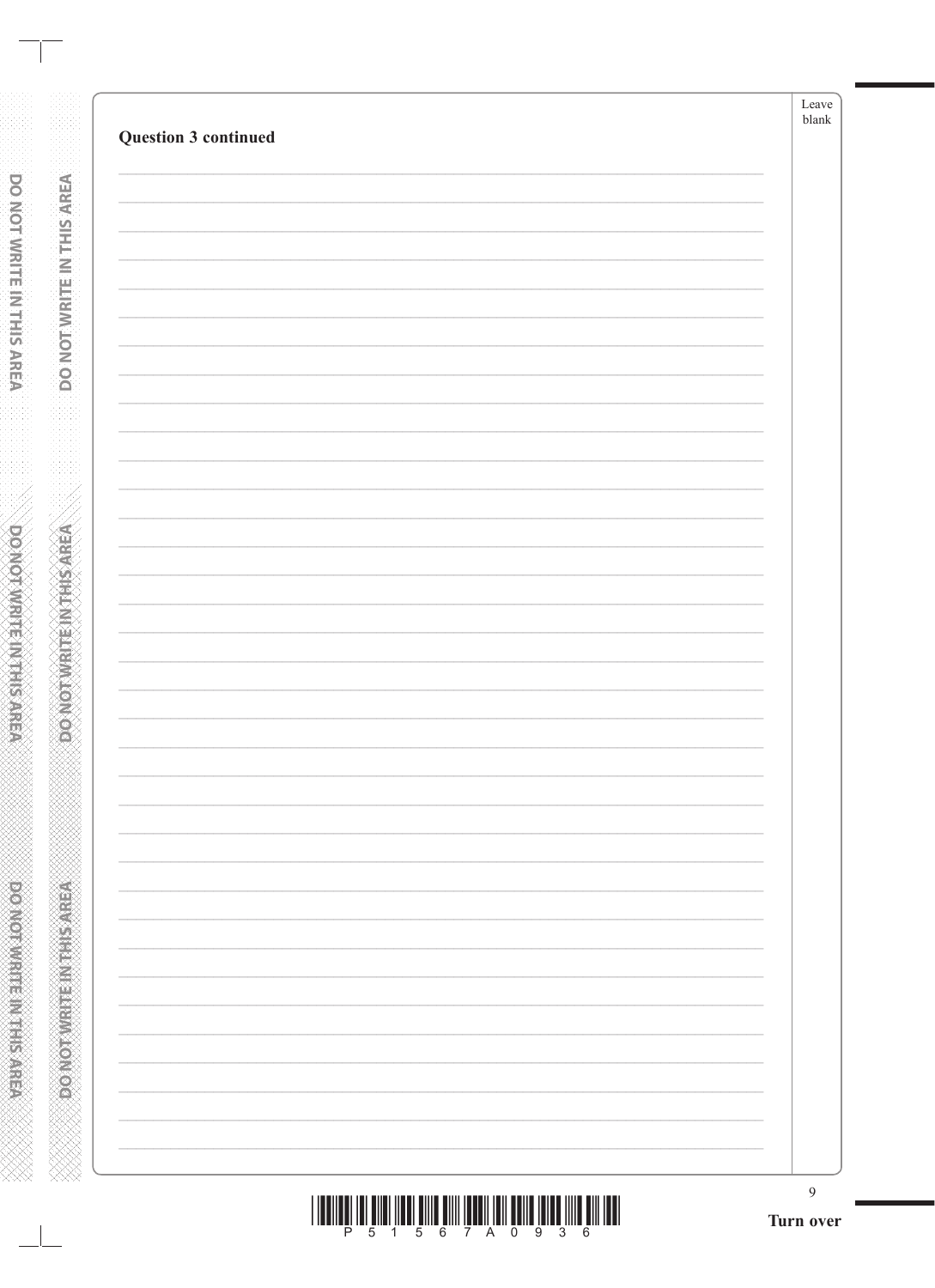| Question 3 continued | Leave<br>$\ensuremath{\textrm{blank}}$ |
|----------------------|----------------------------------------|
|                      |                                        |
|                      |                                        |
|                      |                                        |
|                      |                                        |
|                      |                                        |
|                      |                                        |
|                      |                                        |
|                      |                                        |
|                      |                                        |
|                      |                                        |
|                      |                                        |
|                      |                                        |
|                      |                                        |
|                      |                                        |
|                      |                                        |
|                      |                                        |
|                      |                                        |
|                      |                                        |
|                      |                                        |
|                      |                                        |
|                      |                                        |
|                      |                                        |
|                      |                                        |
|                      |                                        |
|                      |                                        |
|                      |                                        |
|                      |                                        |
|                      |                                        |
|                      |                                        |
|                      |                                        |
|                      |                                        |
|                      |                                        |
|                      |                                        |
|                      |                                        |
|                      |                                        |
|                      |                                        |
|                      |                                        |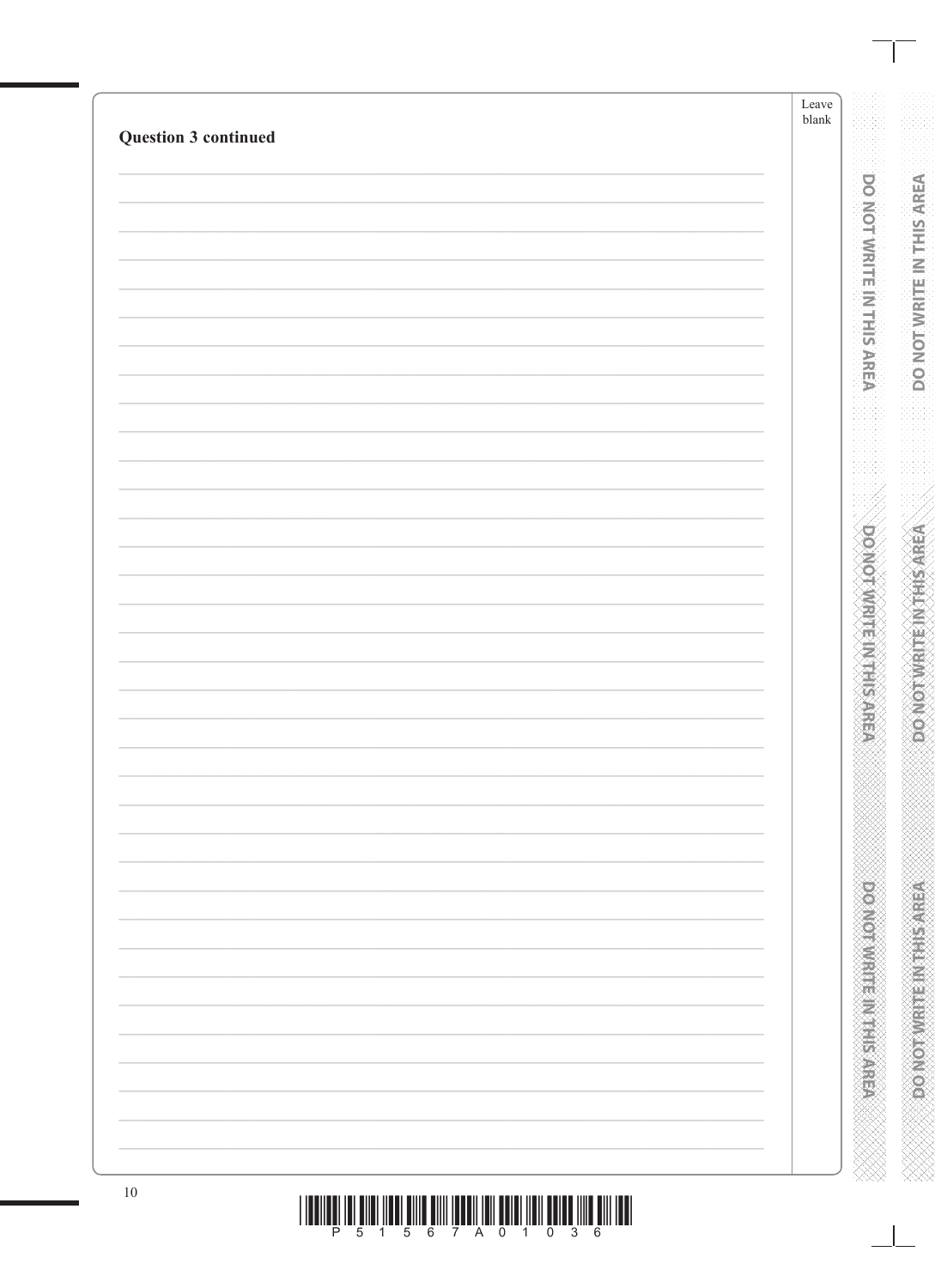| $\overline{Q}3$ |
|-----------------|
| (Total 9 marks) |

DONOTWRITEW THE AREA

**DO NOT WHITE IN THIS AREA** 

www.www.www.www.www.ww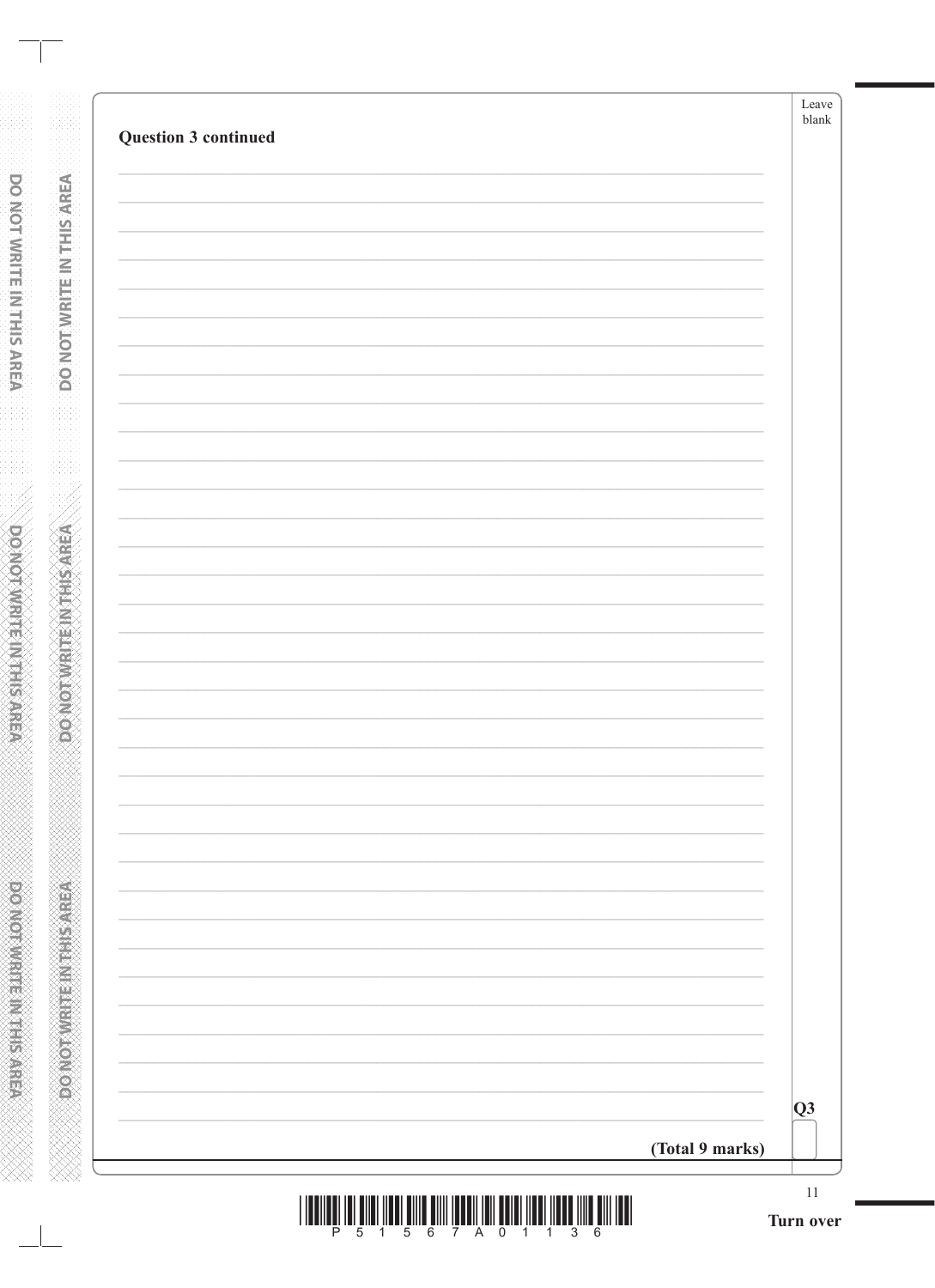Leave blank

 $(4)$ 

 $(1)$ 

 $(4)$ 

**DOMOTVIRINITHIS AREA** 

**POINT AND INTERNATIONAL PROPERTY** 

(a) Use the standard results for  $\sum_{r=1}^{n} r$  and  $\sum_{r=1}^{n} r^2$  to show that, for all positive integers *n*,  $\overline{4}$ .

$$
\sum_{r=1}^{n} (r^2 - r - 8) = \frac{1}{3} n(n - a)(n + a)
$$

where  $a$  is a positive integer to be determined.

(b) Hence, or otherwise, state the positive value of  $n$  that satisfies

$$
\sum_{r=1}^{n} (r^2 - r - 8) = 0
$$

Given that

$$
\sum_{r=3}^{17} (kr^3 + r^2 - r - 8) = 6710
$$
 where *k* is a constant

(c) find the exact value of  $k$ .

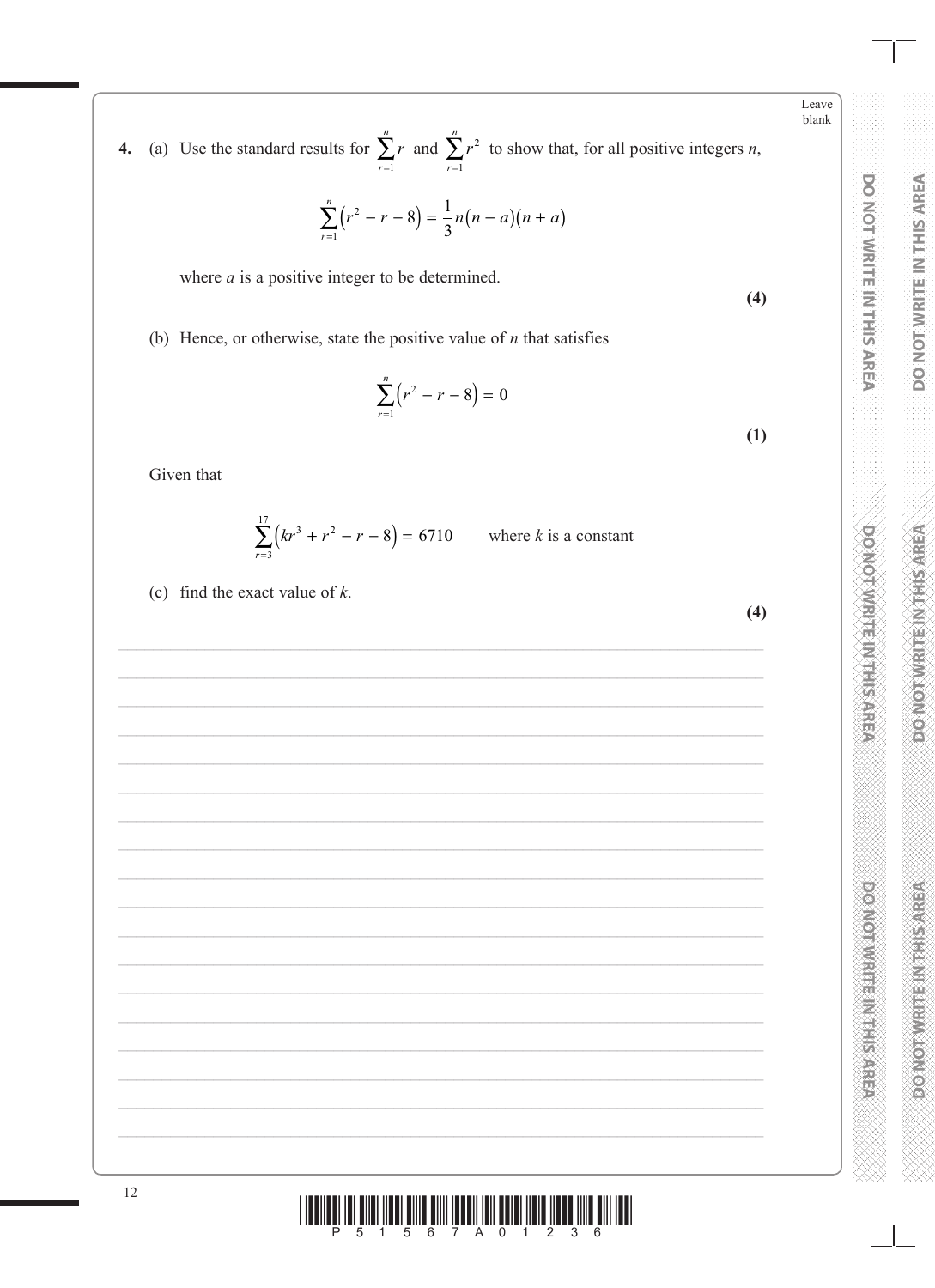| 13 |
|----|
|    |
|    |
|    |
|    |
|    |
|    |
|    |
|    |
|    |
|    |
|    |
|    |
|    |
|    |
|    |
|    |
|    |
|    |
|    |
|    |
|    |
|    |
|    |
|    |
|    |

**DONOTWRITE INTHIS AREA** 

**OONOTWRITEINTHISAREA**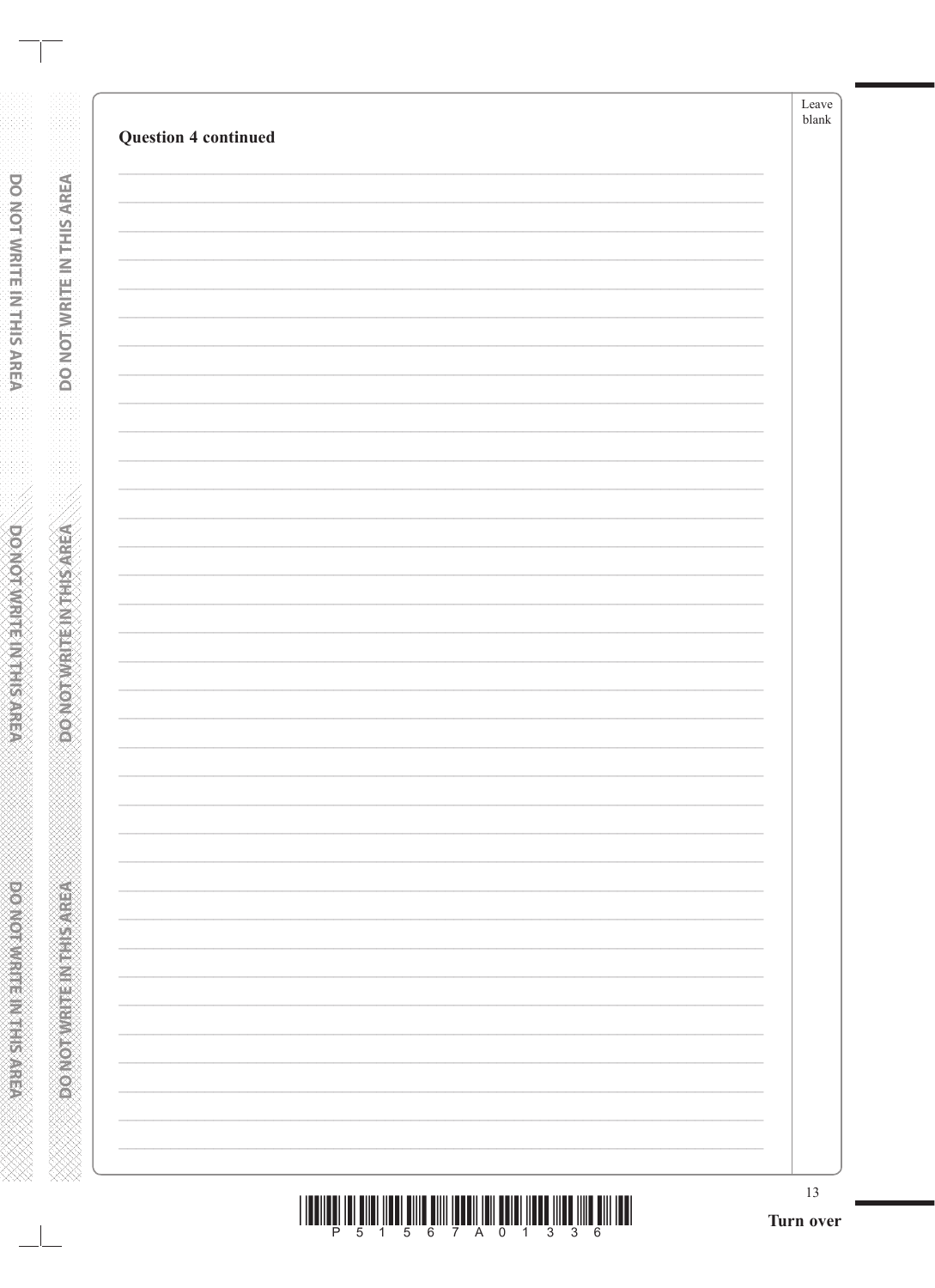| <b>Question 4 continued</b> | Leave<br>${\it blank}$ |
|-----------------------------|------------------------|
|                             |                        |
|                             |                        |
|                             |                        |
|                             |                        |
|                             |                        |
|                             |                        |
|                             |                        |
|                             |                        |
|                             |                        |
|                             |                        |
|                             |                        |
|                             |                        |
|                             |                        |
|                             |                        |
|                             |                        |
|                             |                        |
|                             |                        |
|                             |                        |
|                             |                        |
|                             |                        |
|                             |                        |
|                             |                        |
|                             |                        |
|                             |                        |
|                             |                        |
|                             |                        |
|                             |                        |
|                             |                        |
|                             |                        |
|                             |                        |
|                             |                        |
|                             |                        |
|                             |                        |
|                             |                        |
|                             |                        |
|                             |                        |
|                             |                        |
| 14                          |                        |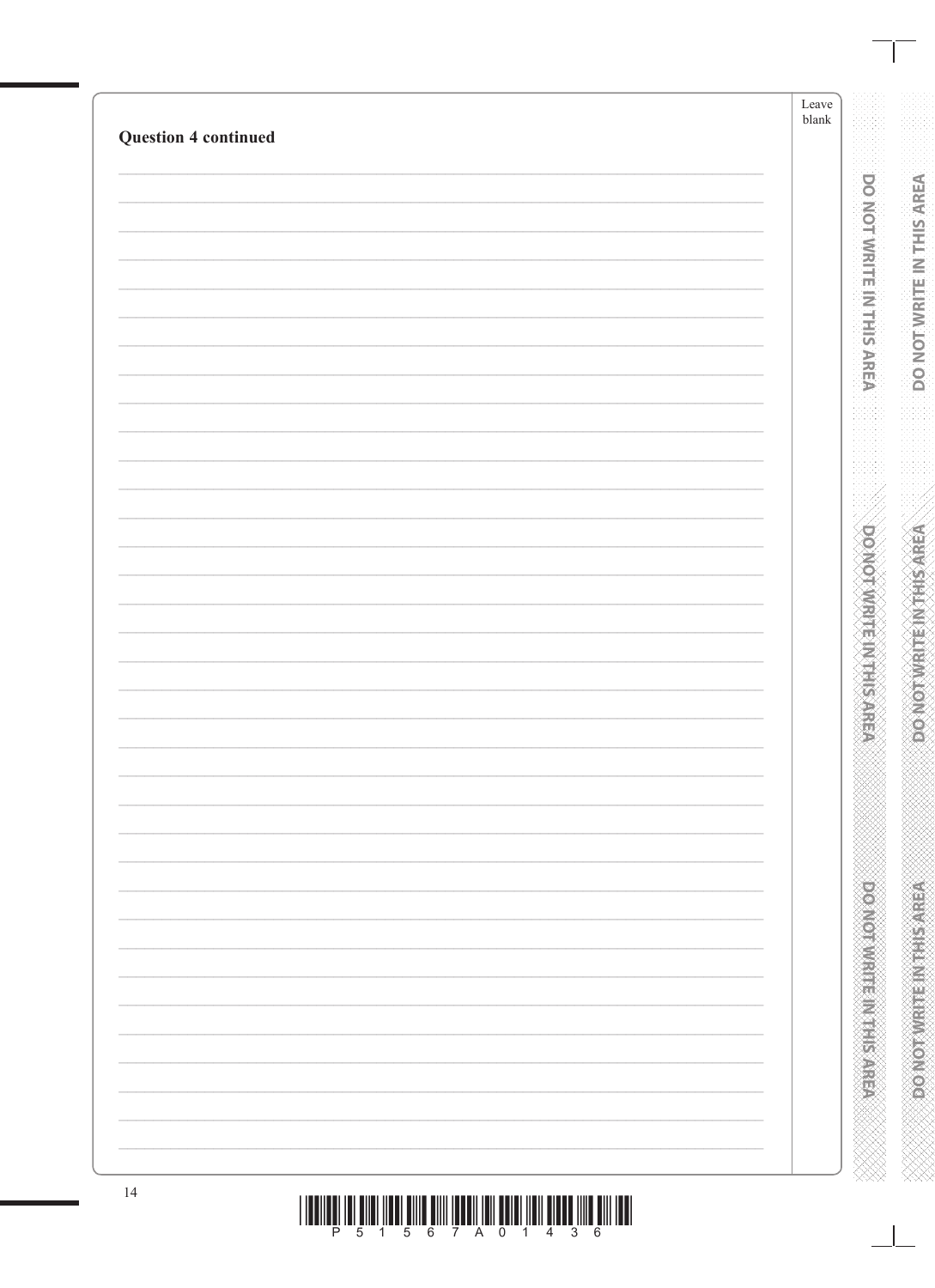| <b>Question 4 continued</b> |                 |                 |
|-----------------------------|-----------------|-----------------|
|                             |                 |                 |
|                             |                 |                 |
|                             |                 |                 |
|                             |                 |                 |
|                             |                 |                 |
|                             |                 |                 |
|                             |                 |                 |
|                             |                 |                 |
|                             |                 |                 |
|                             |                 |                 |
|                             |                 |                 |
|                             |                 |                 |
|                             |                 |                 |
|                             |                 |                 |
|                             |                 |                 |
|                             |                 |                 |
|                             |                 |                 |
|                             |                 |                 |
|                             |                 |                 |
|                             |                 |                 |
|                             |                 |                 |
|                             |                 |                 |
|                             |                 |                 |
|                             |                 |                 |
|                             |                 | $\overline{Q4}$ |
|                             | (Total 9 marks) |                 |

**DONOTWRITEINTHIS AREA** 

**DONOTWRITEIN THIS AFEA** www.www.www.www.www.www.www.ww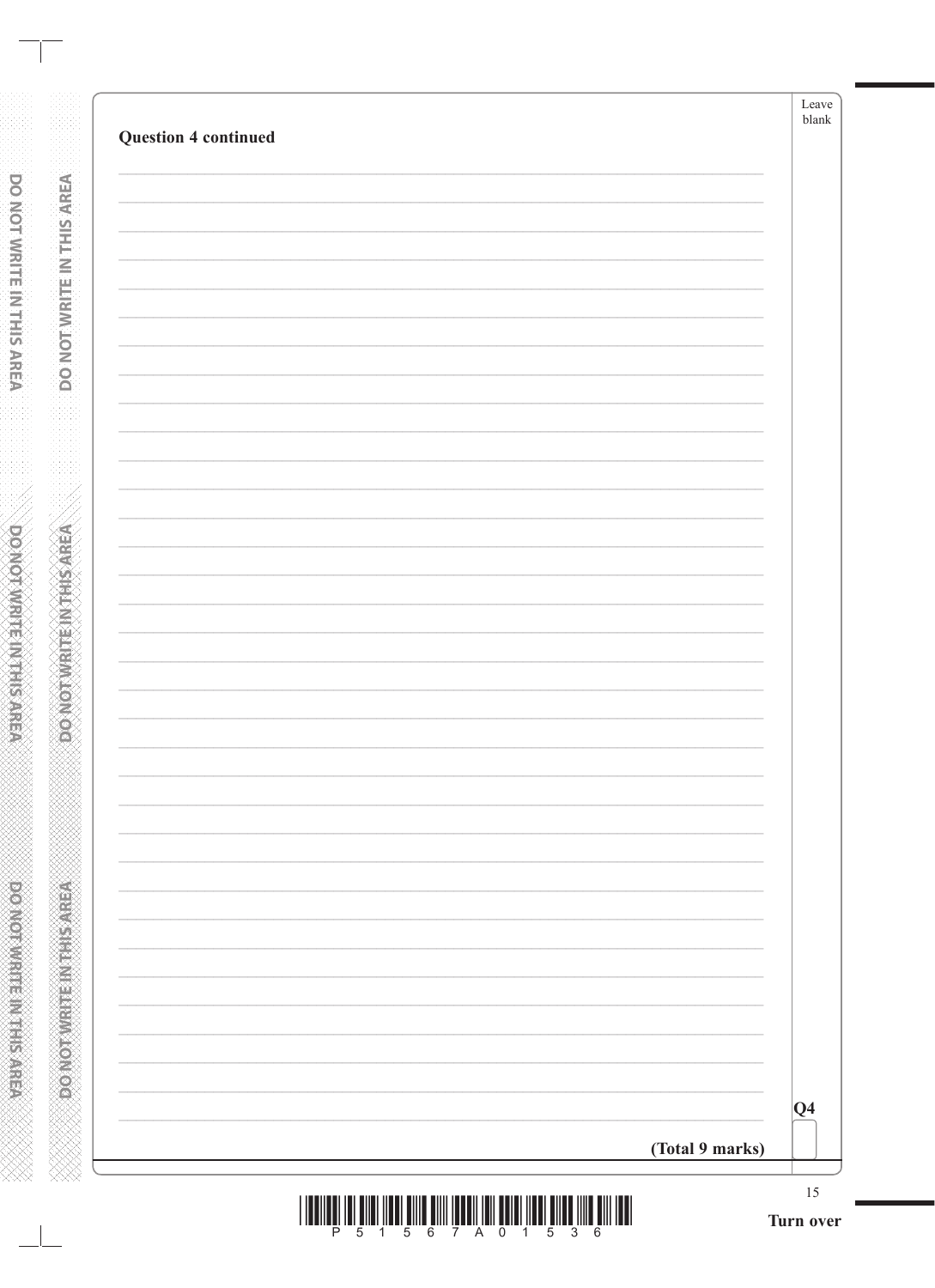Leave blank

**PONDICIPALITY IN THE REPORTS** 

The rectangular hyperbola H has equation  $xy = c^2$ , where c is a positive constant. 5.

Given that  $P\left(ct, \frac{c}{t}\right)$ ,  $t \neq 0$ , is a general point on *H*,

(a) use calculus to show that the equation of the tangent to  $H$  at  $P$  can be written as

$$
t^2y + x = 2ct
$$

The points  $A$  and  $B$  lie on  $H$ .

The tangent to *H* at *A* and the tangent to *H* at *B* meet at the point  $\left(-\frac{8c}{5}, \frac{3c}{5}\right)$ .

Given that the  $x$  coordinate of  $A$  is positive,

(b) find, in terms of  $c$ , the coordinates of  $A$  and the coordinates of  $B$ .

 $(5)$ 

 $(4)$ 

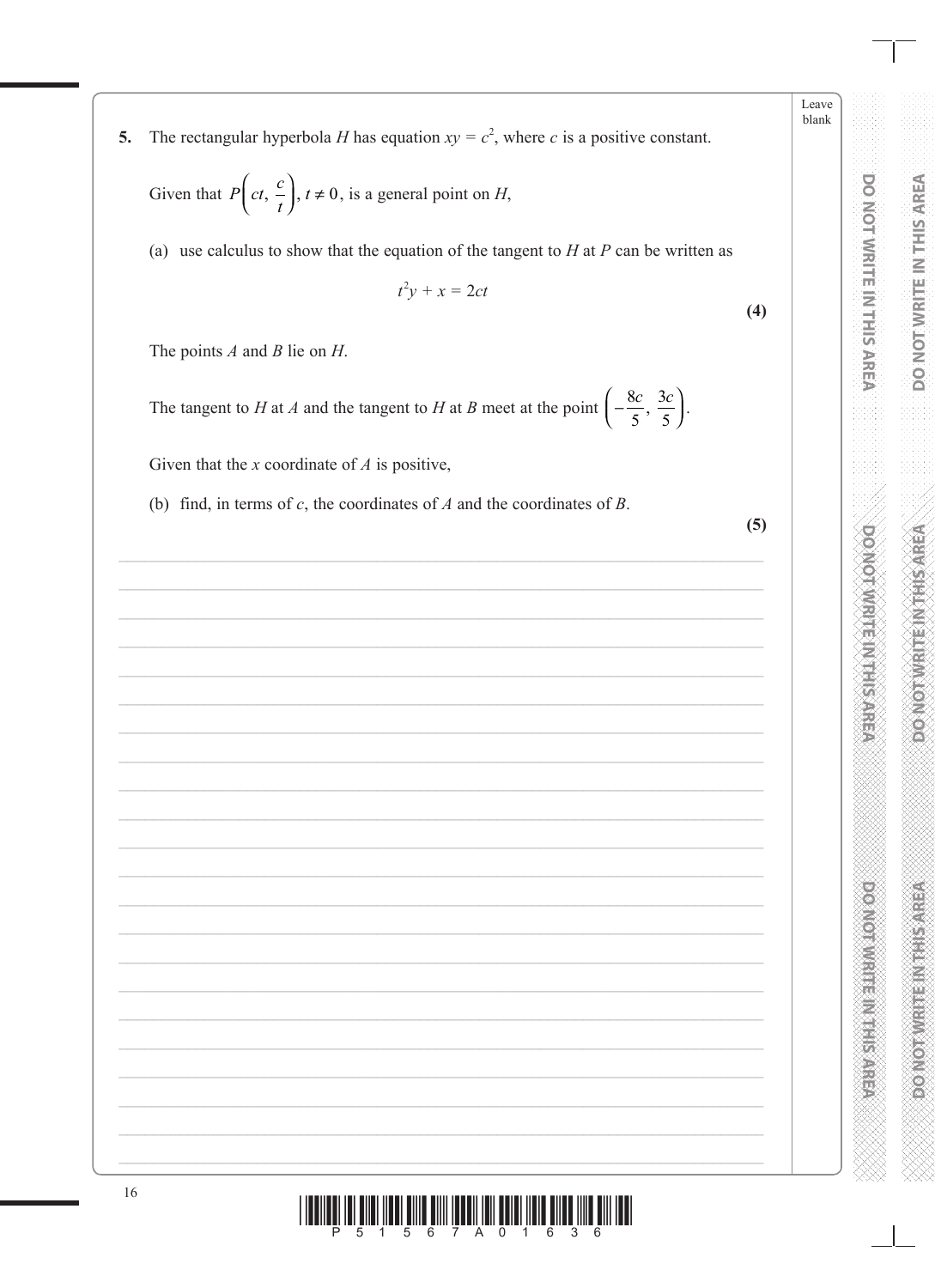| <b>Question 5 continued</b> | $\ensuremath{\textrm{blank}}$ |
|-----------------------------|-------------------------------|
|                             |                               |
|                             |                               |
|                             |                               |
|                             |                               |
|                             |                               |
|                             |                               |
|                             |                               |
|                             |                               |
|                             |                               |
|                             |                               |
|                             |                               |
|                             |                               |
|                             |                               |
|                             |                               |
|                             |                               |
|                             |                               |
|                             |                               |
|                             |                               |
|                             |                               |
|                             |                               |
|                             |                               |
|                             |                               |
|                             |                               |
|                             |                               |
|                             |                               |
|                             |                               |
|                             |                               |
|                             |                               |
|                             |                               |
|                             |                               |
|                             |                               |
|                             |                               |

**DONOTWRITEINTHISAREA** 

|  |  |  |  | 1 5 6 7 A 0 1 7 3 |  |  |  |
|--|--|--|--|-------------------|--|--|--|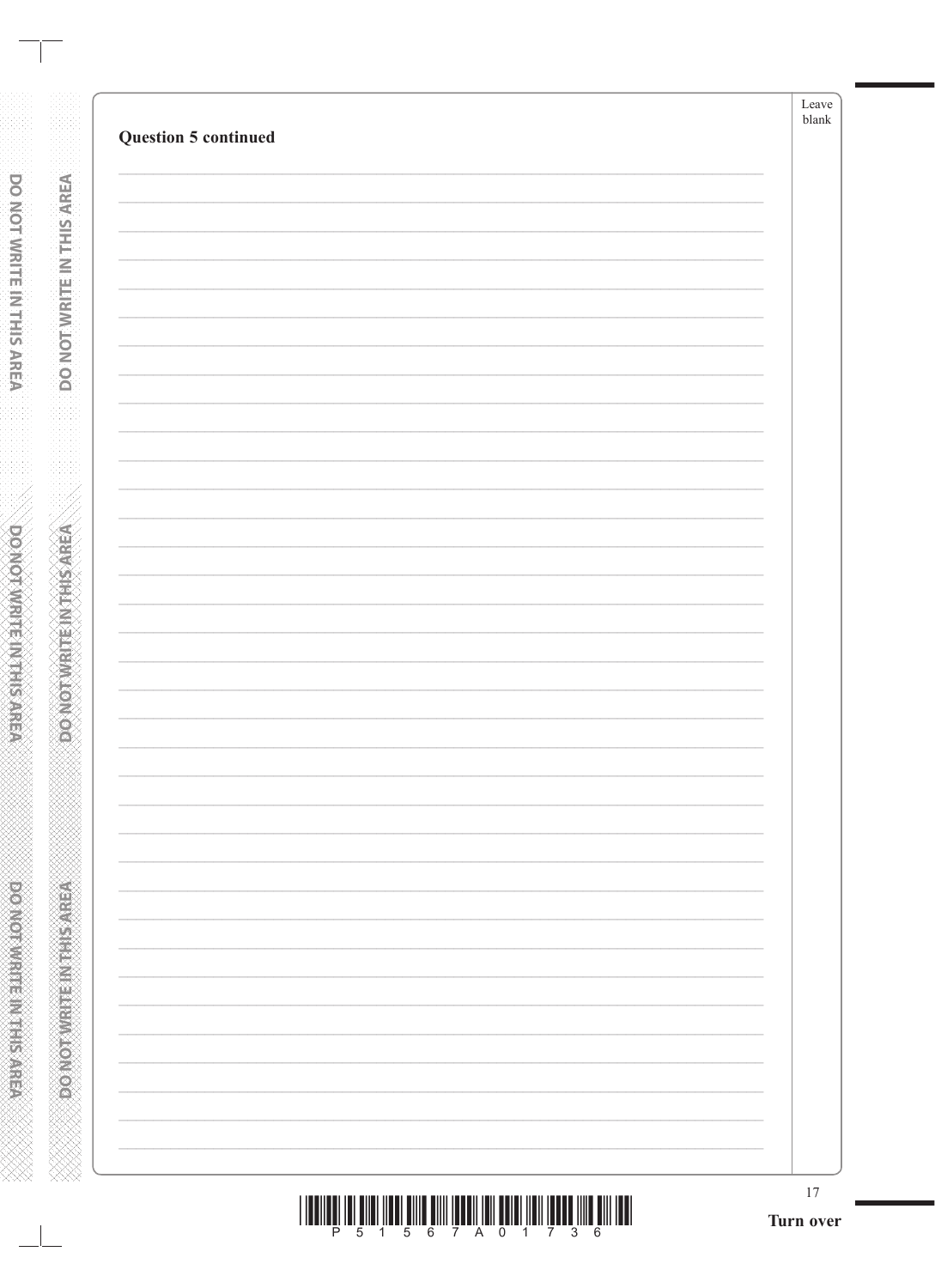| <b>Question 5 continued</b> | Leave<br>$\ensuremath{\textrm{blank}}$ |
|-----------------------------|----------------------------------------|
|                             |                                        |
|                             |                                        |
|                             |                                        |
|                             |                                        |
|                             |                                        |
|                             |                                        |
|                             |                                        |
|                             |                                        |
|                             |                                        |
|                             |                                        |
|                             |                                        |
|                             |                                        |
|                             |                                        |
|                             |                                        |
|                             |                                        |
|                             |                                        |
|                             |                                        |
|                             |                                        |
|                             |                                        |
|                             |                                        |
|                             |                                        |
|                             |                                        |
|                             |                                        |
|                             |                                        |
|                             |                                        |
|                             |                                        |
|                             |                                        |
|                             |                                        |
|                             |                                        |
|                             |                                        |
|                             |                                        |
|                             |                                        |
|                             |                                        |
|                             |                                        |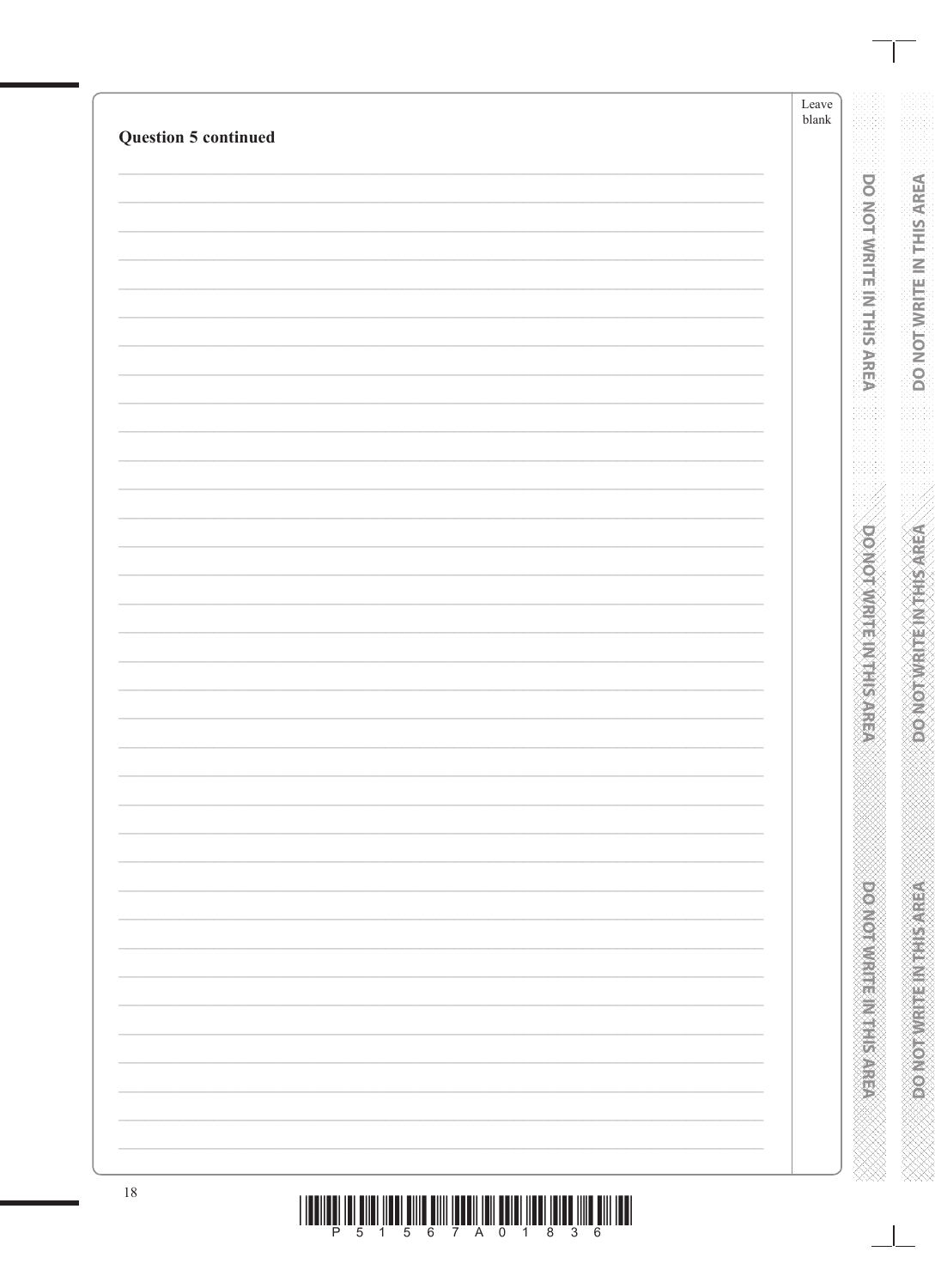| <b>Question 5 continued</b> |                 |                        |
|-----------------------------|-----------------|------------------------|
|                             |                 |                        |
|                             |                 |                        |
|                             |                 |                        |
|                             |                 |                        |
|                             |                 |                        |
|                             |                 |                        |
|                             |                 |                        |
|                             |                 |                        |
|                             |                 |                        |
|                             |                 |                        |
|                             |                 |                        |
|                             |                 |                        |
|                             |                 |                        |
|                             |                 |                        |
|                             |                 |                        |
|                             |                 |                        |
|                             |                 |                        |
|                             |                 |                        |
|                             |                 |                        |
|                             |                 |                        |
|                             |                 |                        |
|                             |                 |                        |
|                             |                 |                        |
|                             |                 |                        |
|                             |                 | $\overline{\text{Q5}}$ |
|                             | (Total 9 marks) |                        |

**DONOTWRITEINTHIS AREA** 

**DO NOT VRITE IN THIS AREA** www.www.www.www.www.www.www.ww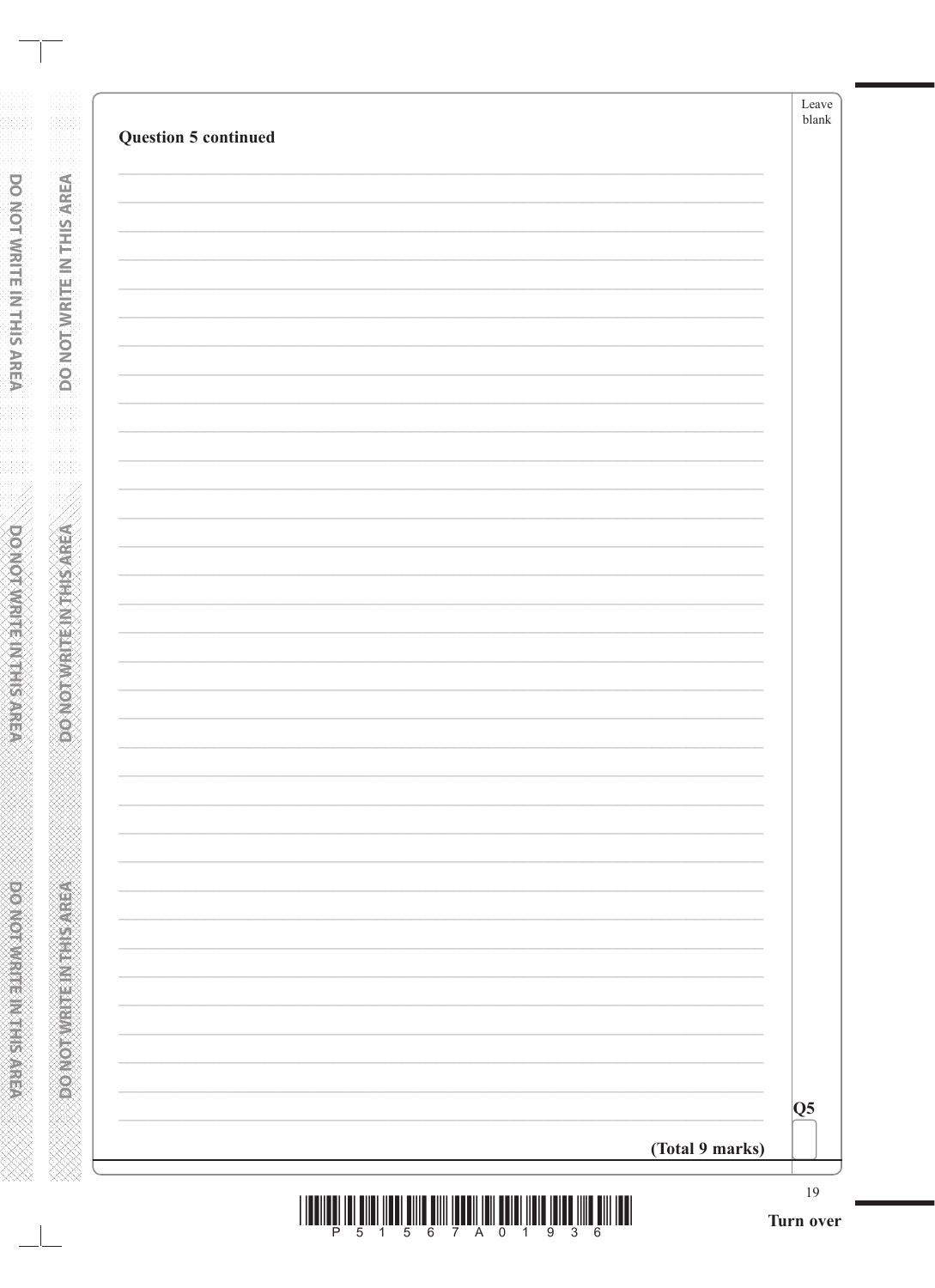Leave  $blank$ 

DO NOT WRITE IN THIS AREA

**DOMOTWRITEM THIS AREA** 

**DOMOGRAPHIC REPORTS** 

 $\mathbf{M} = \begin{pmatrix} 8 & -1 \\ -4 & 2 \end{pmatrix}$ 

(a) Find the value of  $det M$ 

6.

The triangle T has vertices at the points  $(4, 1)$ ,  $(6, k)$  and  $(12, 1)$ , where k is a constant.

The triangle  $T$  is transformed onto the triangle  $T'$  by the transformation represented by the matrix M.

Given that the area of triangle  $T'$  is 216 square units,

(b) find the possible values of  $k$ .

 $(5)$ 

 $(1)$ 

 $\parallel$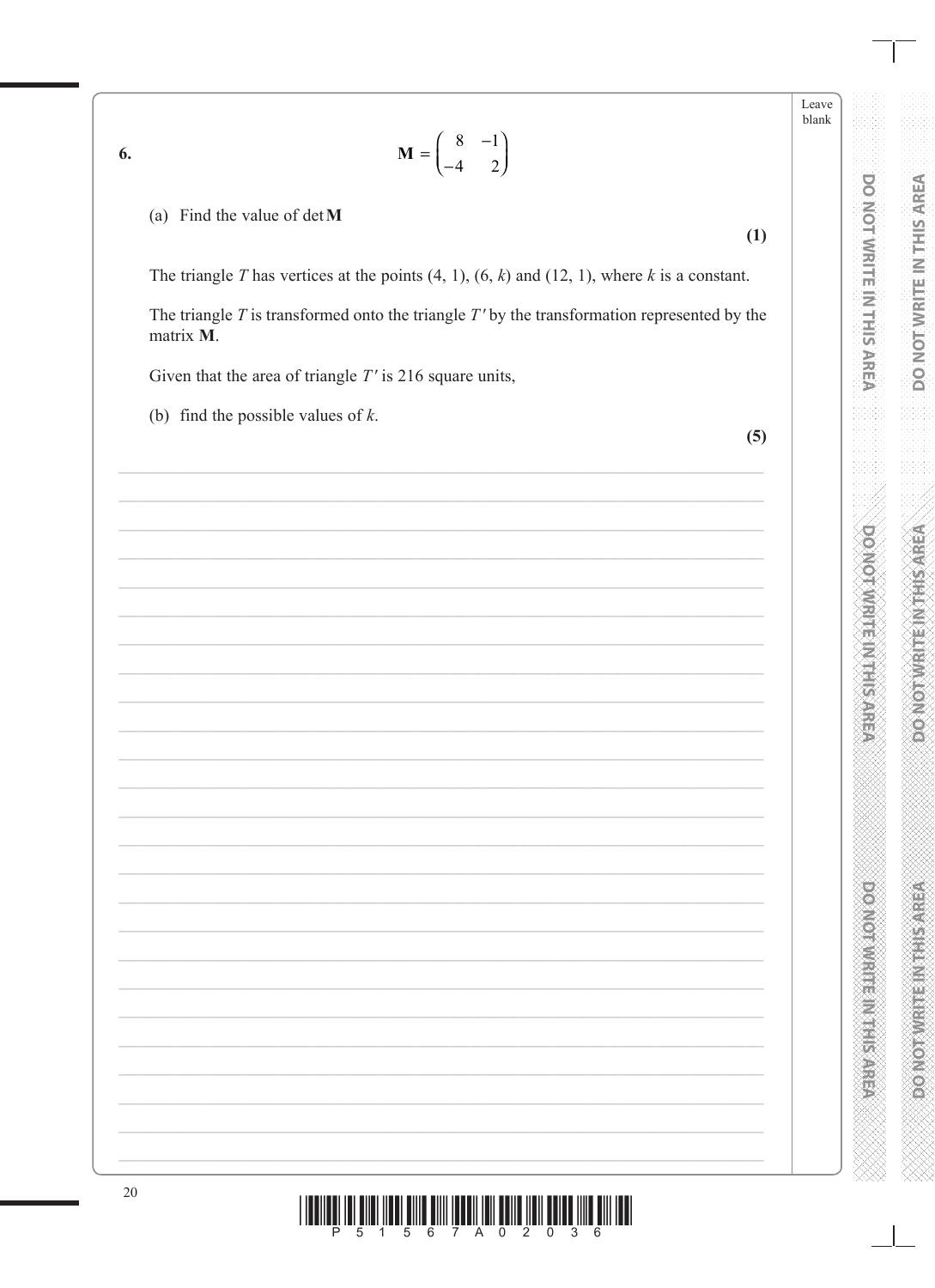| Question 6 continued | Leave<br>$b$ lank |
|----------------------|-------------------|
|                      |                   |
|                      |                   |
|                      |                   |
|                      |                   |
|                      |                   |
|                      |                   |
|                      |                   |
|                      |                   |
|                      |                   |
|                      |                   |
|                      |                   |
|                      |                   |
|                      |                   |
|                      |                   |
|                      |                   |
|                      |                   |
|                      |                   |
|                      |                   |
|                      |                   |
|                      |                   |
|                      |                   |
|                      |                   |
|                      |                   |
|                      |                   |
|                      |                   |
|                      |                   |
|                      |                   |

**DONOTWRITE INTHISAREA** 

**ABRAINE AND ARRAIGNMENT**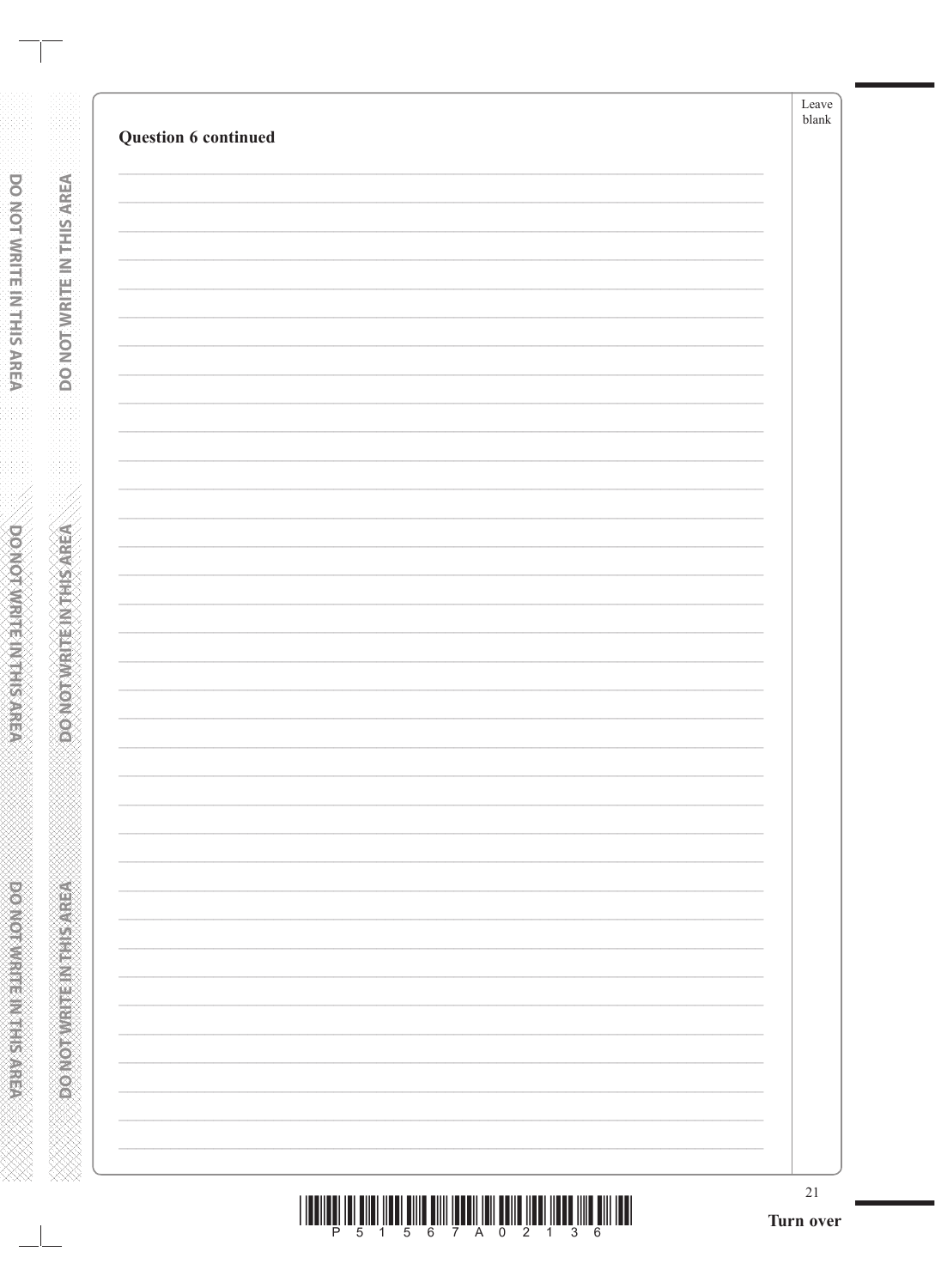| Question 6 continued | Leave<br>${\tt blank}$ |
|----------------------|------------------------|
|                      |                        |
|                      |                        |
|                      |                        |
|                      |                        |
|                      |                        |
|                      |                        |
|                      |                        |
|                      |                        |
|                      |                        |
|                      |                        |
|                      |                        |
|                      |                        |
|                      |                        |
|                      |                        |
|                      |                        |
|                      |                        |
|                      |                        |
|                      |                        |
|                      |                        |
|                      |                        |
|                      |                        |
|                      |                        |
|                      |                        |
|                      |                        |
|                      |                        |
|                      |                        |
|                      |                        |
|                      |                        |
|                      |                        |
|                      |                        |
|                      |                        |
|                      |                        |
|                      |                        |
|                      |                        |
|                      |                        |
|                      |                        |
|                      |                        |
|                      |                        |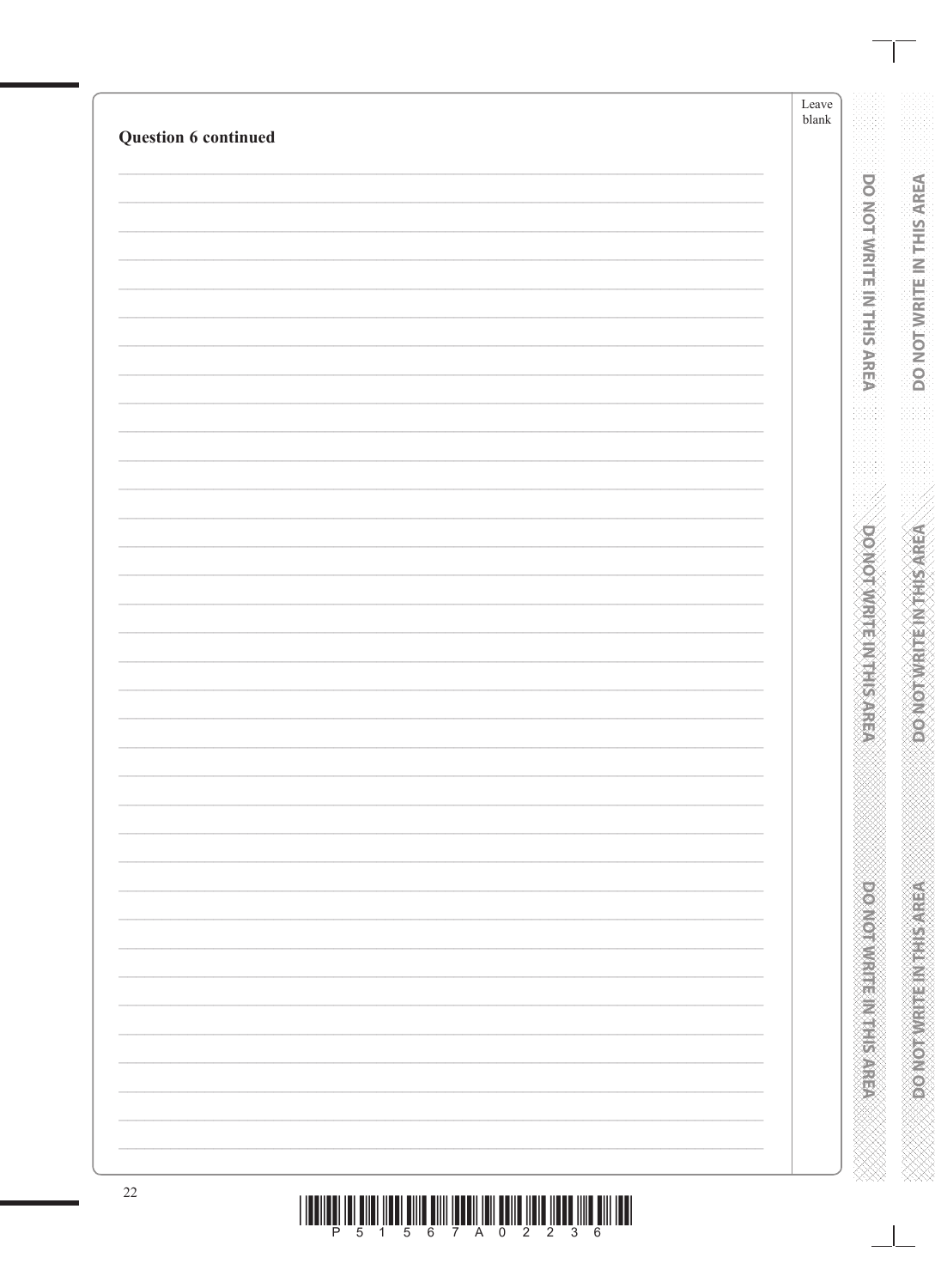| Q6 |  |
|----|--|
|    |  |
|    |  |
|    |  |
|    |  |
|    |  |
|    |  |
|    |  |
|    |  |
|    |  |
|    |  |
|    |  |
|    |  |
|    |  |
|    |  |
|    |  |
|    |  |
|    |  |
|    |  |
|    |  |
|    |  |
|    |  |
|    |  |
|    |  |

**DONOTWRITEINTHIS AREA** 

**A SERVER THE INFORMATION** www.www.www.www.www.www.www.ww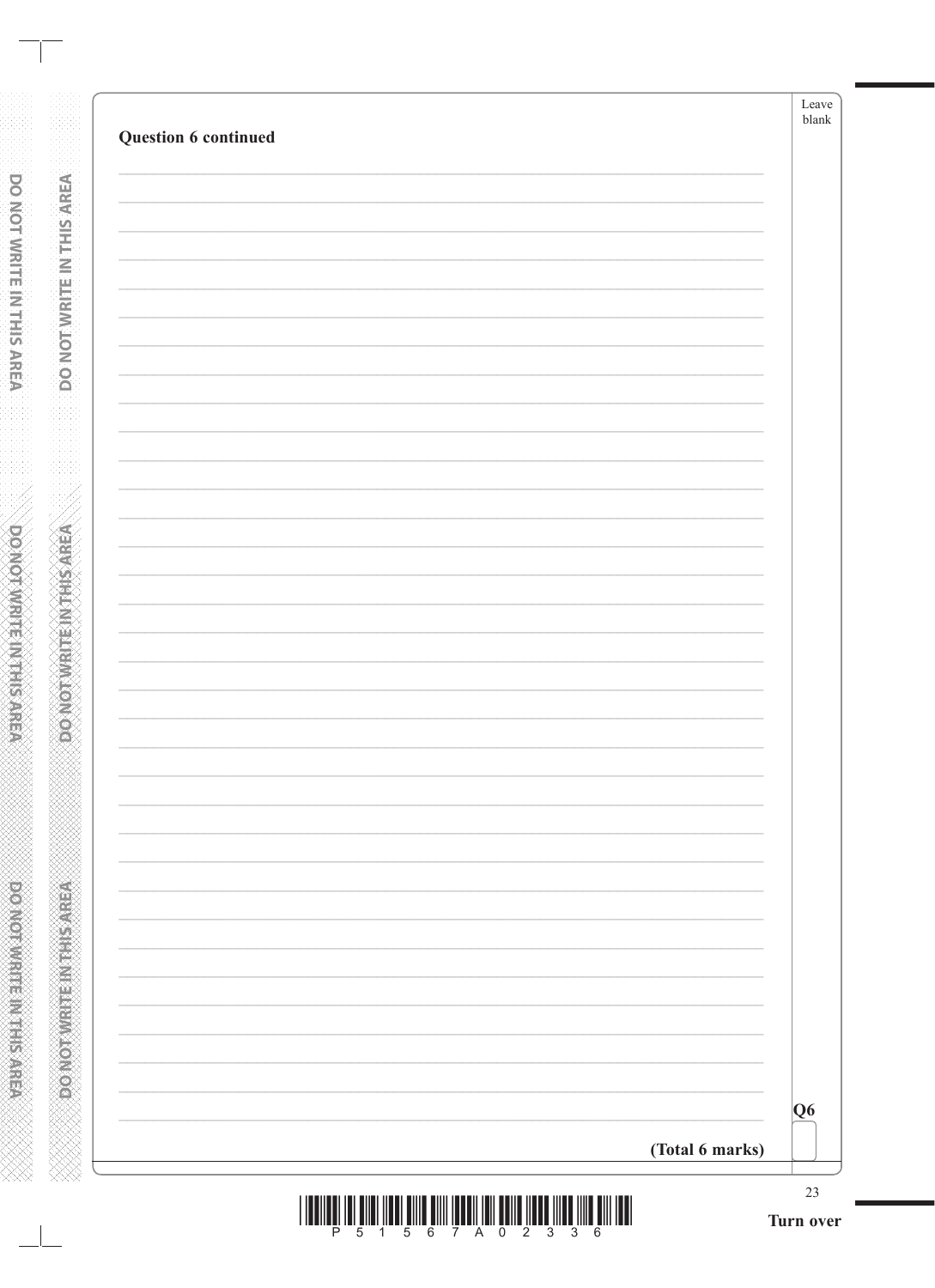Leave blank

The parabola C has equation  $y^2 = 4ax$ , where a is a positive constant.  $7.$ The point  $S$  is the focus of  $C$ .

The straight line  $l$  passes through the point  $S$  and meets the directrix of  $C$  at the point  $D$ .

Given that the y coordinate of D is  $\frac{24a}{5}$ ,

(a) show that an equation of the line  $l$  is

$$
12x + 5y = 12a
$$

The point  $P(ak^2, 2ak)$ , where k is a positive constant, lies on the parabola C.

Given that the line segment  $SP$  is perpendicular to  $l$ ,

(b) find, in terms of  $a$ , the coordinates of the point  $P$ .

 $(6)$ 

 $(2)$ 

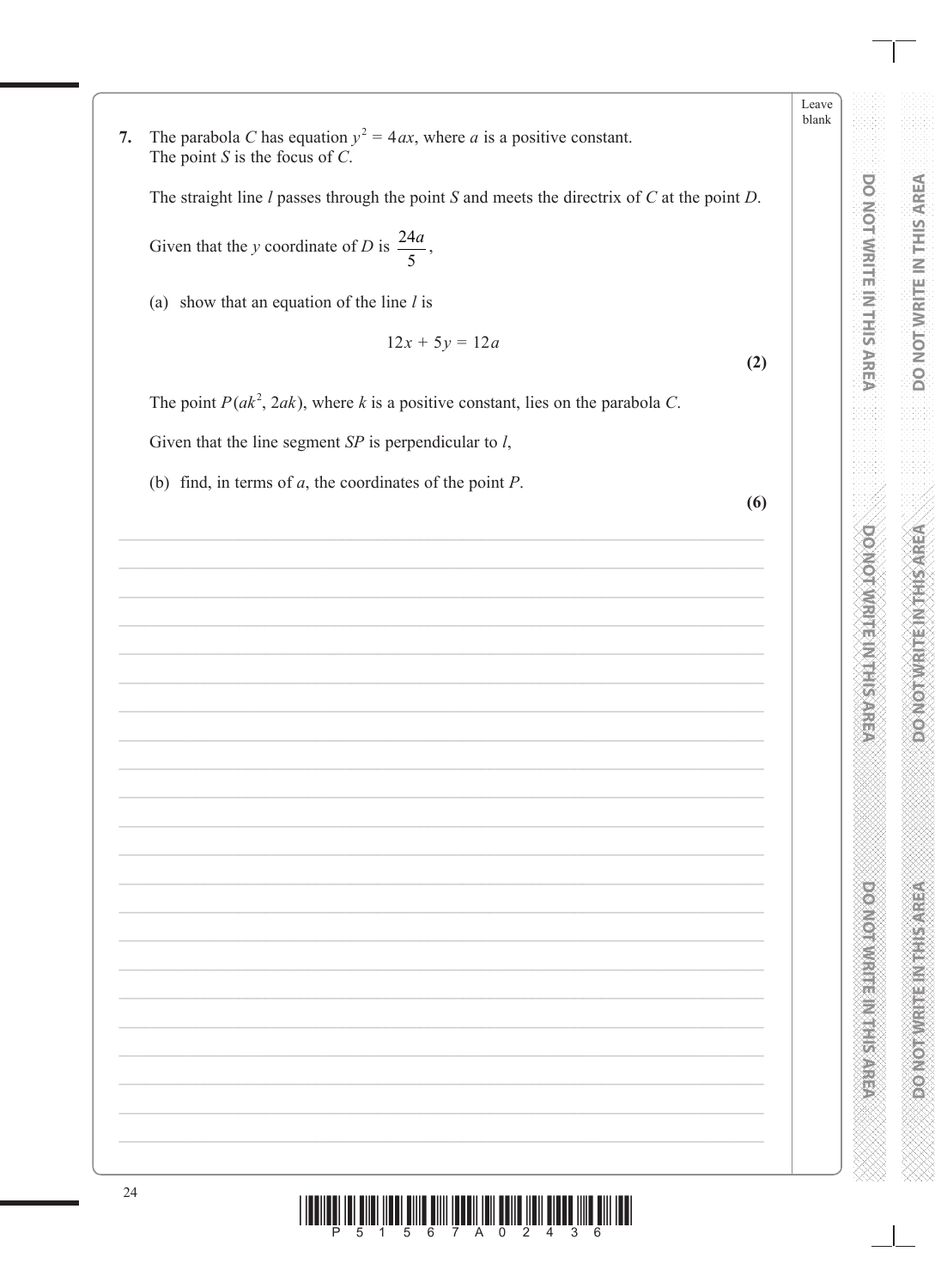**DONOTWRITE INTHISAREA** 

|  |  |  | 1 5 6 7 A 0 2 5 3 |  |  |  |
|--|--|--|-------------------|--|--|--|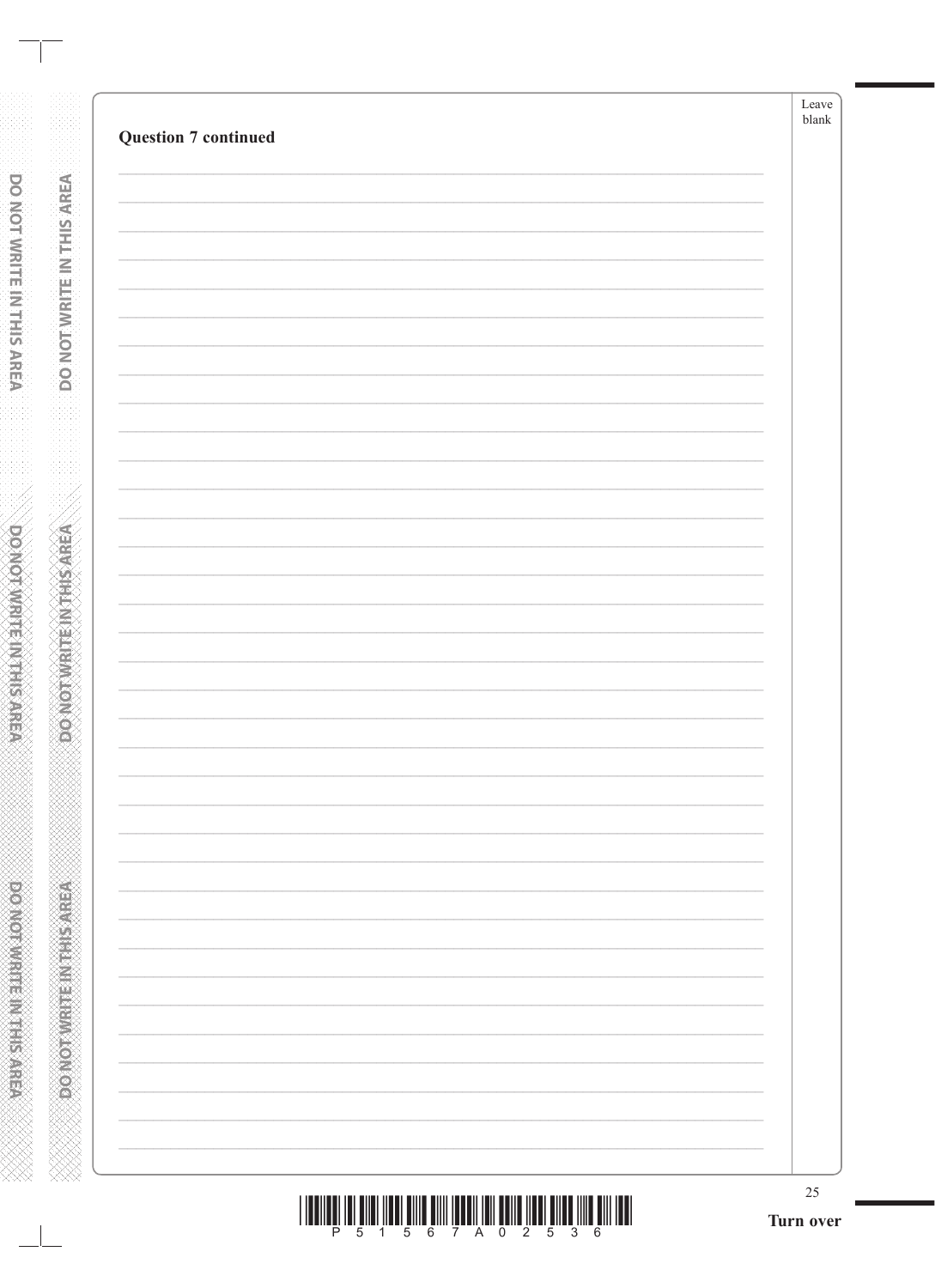| <b>Question 7 continued</b> | Leave<br>${\tt blank}$ |
|-----------------------------|------------------------|
|                             |                        |
|                             |                        |
|                             |                        |
|                             |                        |
|                             |                        |
|                             |                        |
|                             |                        |
|                             |                        |
|                             |                        |
|                             |                        |
|                             |                        |
|                             |                        |
|                             |                        |
|                             |                        |
|                             |                        |
|                             |                        |
|                             |                        |
|                             |                        |
|                             |                        |
|                             |                        |
|                             |                        |
|                             |                        |
|                             |                        |
|                             |                        |
|                             |                        |
|                             |                        |
|                             |                        |
|                             |                        |
|                             |                        |
|                             |                        |
|                             |                        |
|                             |                        |
|                             |                        |
|                             |                        |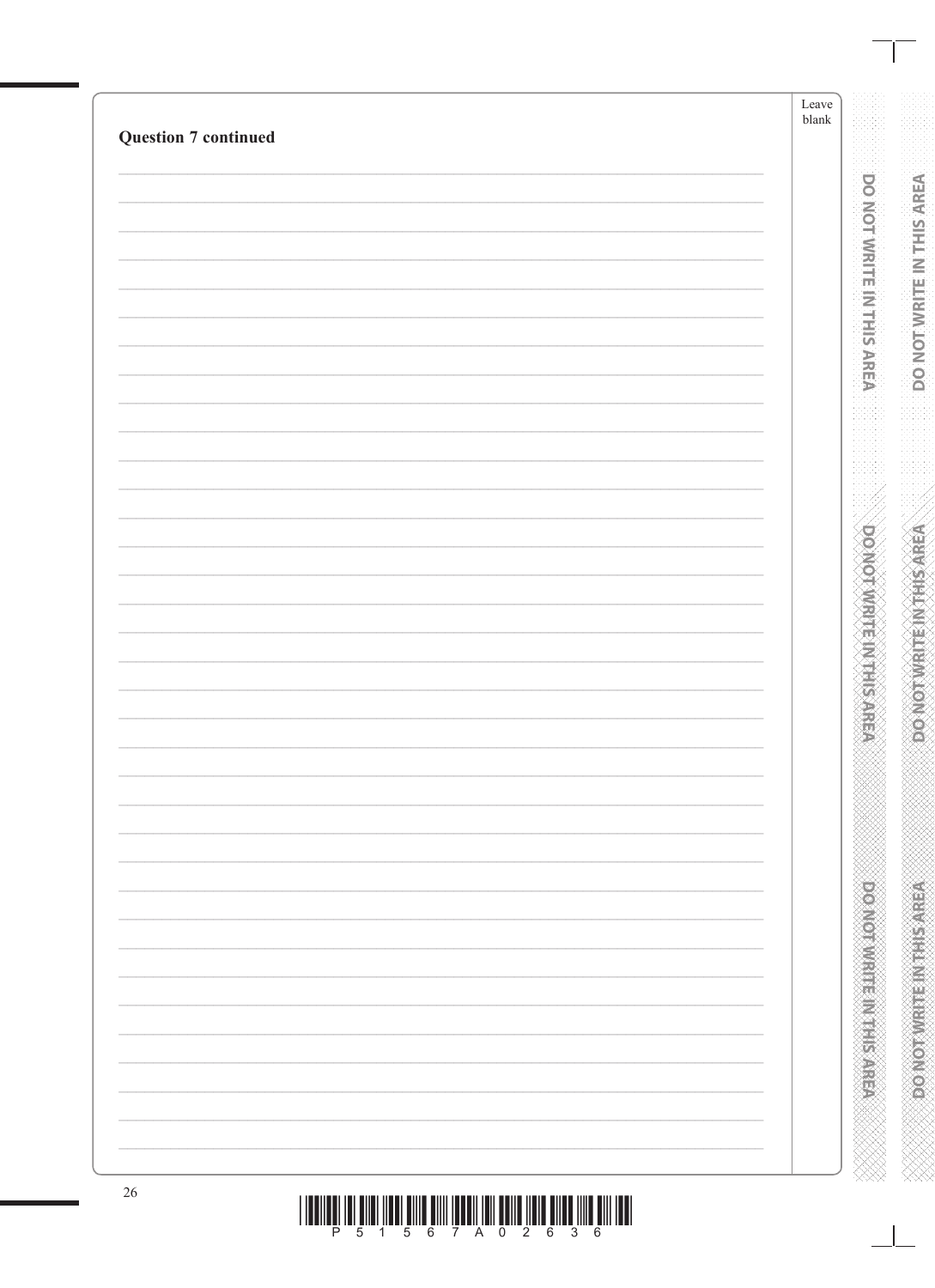|                 | $\overline{\mathbf{Q}}$ 7 |
|-----------------|---------------------------|
| (Total 8 marks) |                           |

**DONOTWRITEINTHIS AREA** 

**DO NOT VRITE IN THIS AREA** www.www.www.www.www.www.www.ww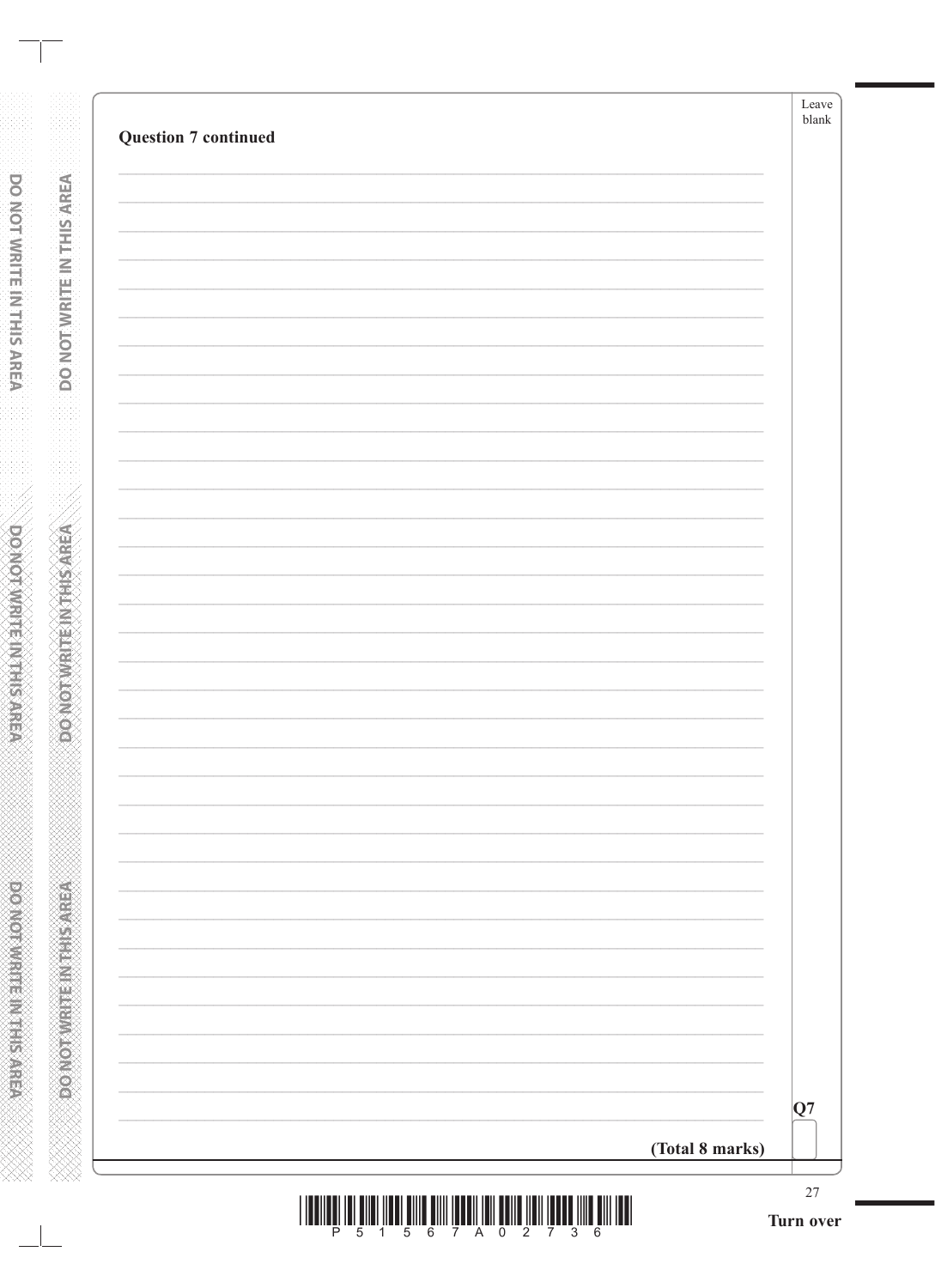Leave blank

Prove by induction that 8.

$$
f(n) = 2^{n+2} + 3^{2n+1}
$$

is divisible by 7 for all positive integers  $n$ .

 $(6)$ 28 

**DOMOTOMRITE IN THIS AREA** 

**POSTAGE IN THE REAL PROPERTY**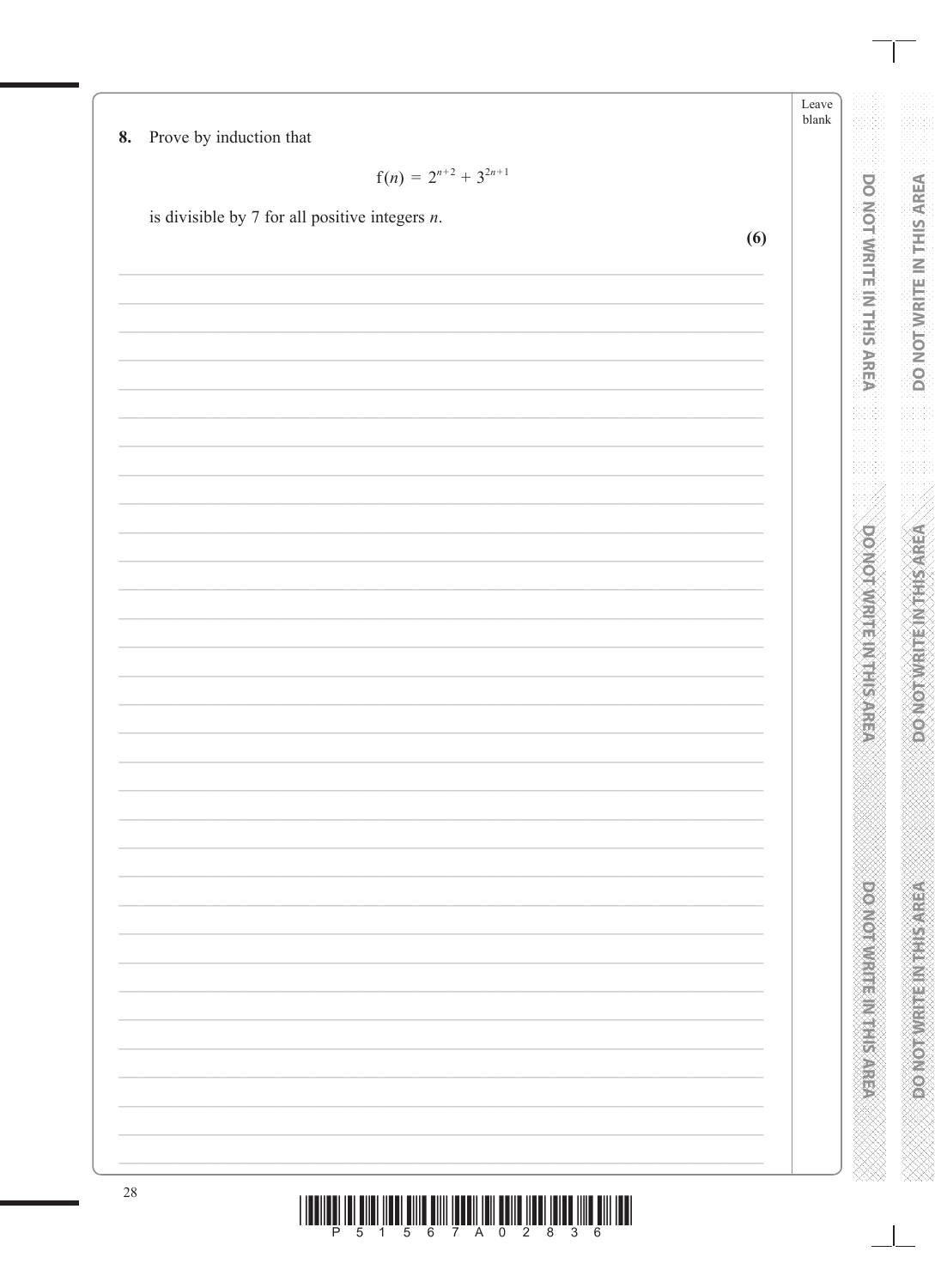|                             | 29<br>Turn over |
|-----------------------------|-----------------|
|                             |                 |
|                             |                 |
|                             |                 |
|                             |                 |
|                             |                 |
|                             |                 |
|                             |                 |
|                             |                 |
|                             |                 |
|                             |                 |
|                             |                 |
|                             |                 |
|                             |                 |
|                             |                 |
|                             |                 |
|                             |                 |
|                             |                 |
|                             |                 |
|                             |                 |
|                             |                 |
|                             |                 |
|                             |                 |
|                             |                 |
| <b>Question 8 continued</b> |                 |

**DONOTWRITE INTHIS AREA** 

**OONOTWRITEINTHISAREA**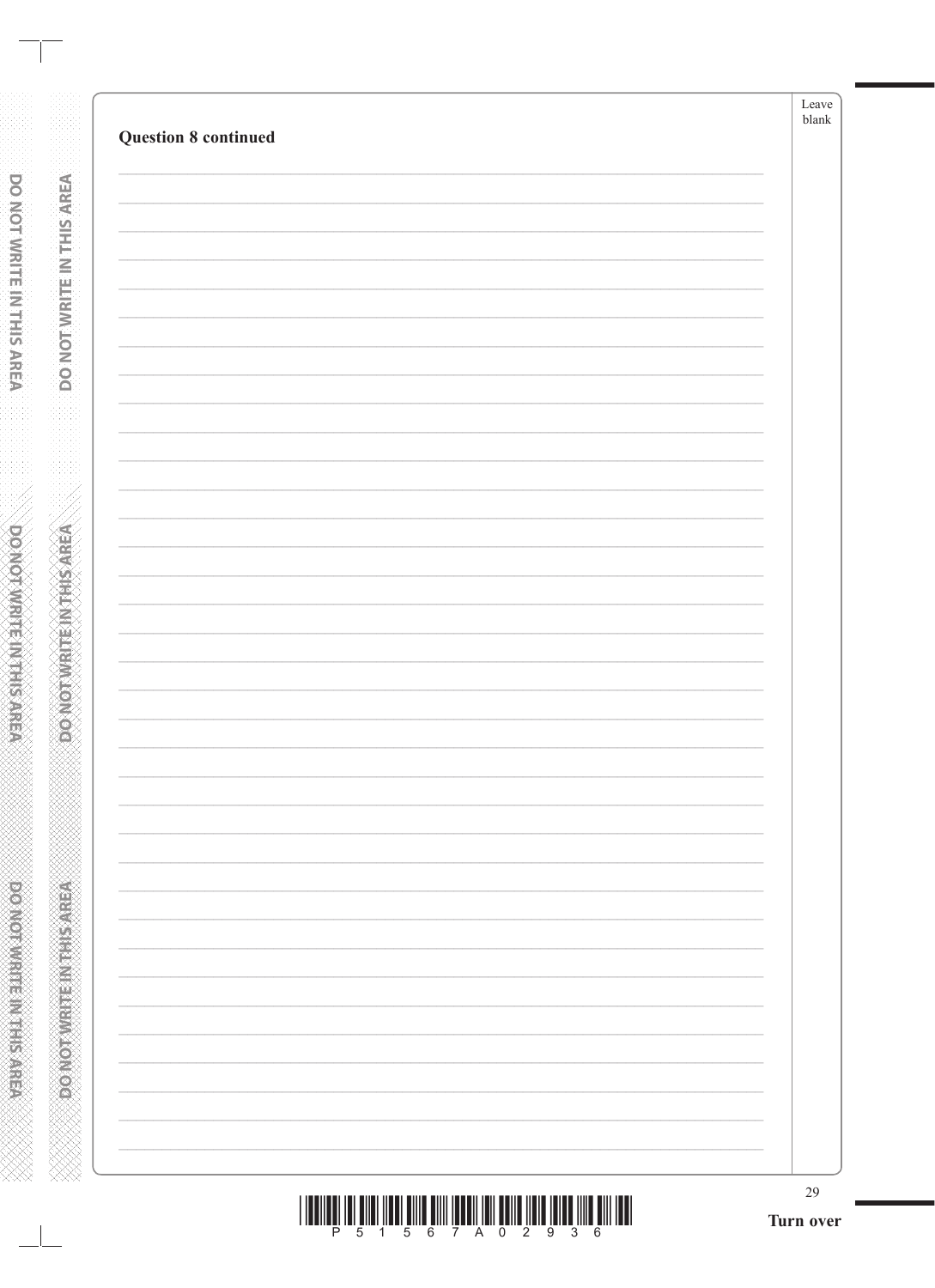| <b>Question 8 continued</b> | Leave<br>${\it blank}$ |
|-----------------------------|------------------------|
|                             |                        |
|                             |                        |
|                             |                        |
|                             |                        |
|                             |                        |
|                             |                        |
|                             |                        |
|                             |                        |
|                             |                        |
|                             |                        |
|                             |                        |
|                             |                        |
|                             |                        |
|                             |                        |
|                             |                        |
|                             |                        |
|                             |                        |
|                             |                        |
|                             |                        |
|                             |                        |
|                             |                        |
|                             |                        |
|                             |                        |
|                             |                        |
|                             |                        |
|                             |                        |
|                             |                        |
|                             |                        |
|                             |                        |
|                             |                        |
|                             |                        |
|                             |                        |
|                             |                        |
|                             |                        |
|                             |                        |
|                             |                        |
|                             |                        |
|                             |                        |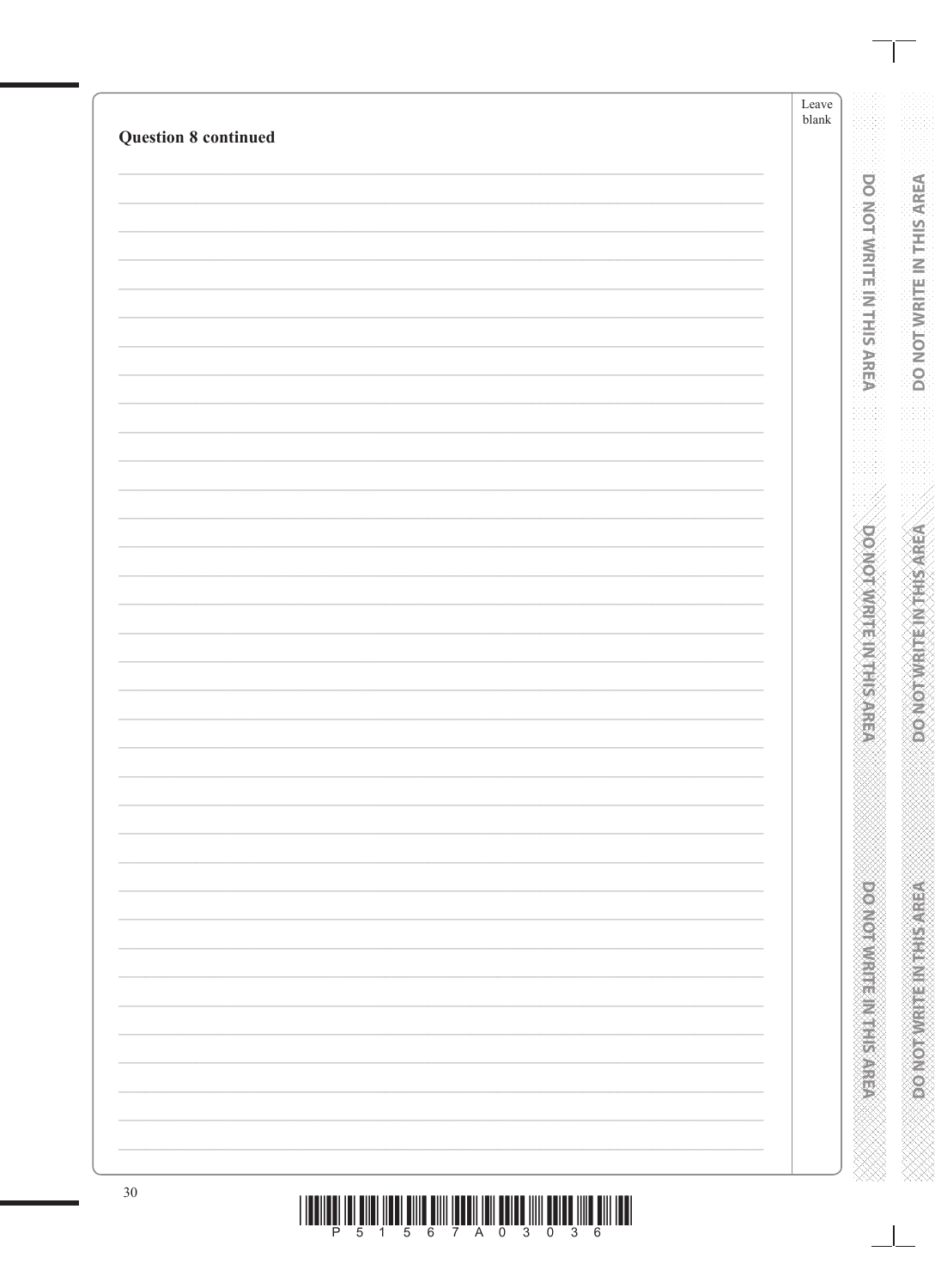| Q8 |
|----|

**DONOTWRITE IN THIS AREA** 

**DONOTWRITE IN THIS AREA** 

WWWWWWWWWWWWWWWWWWWWW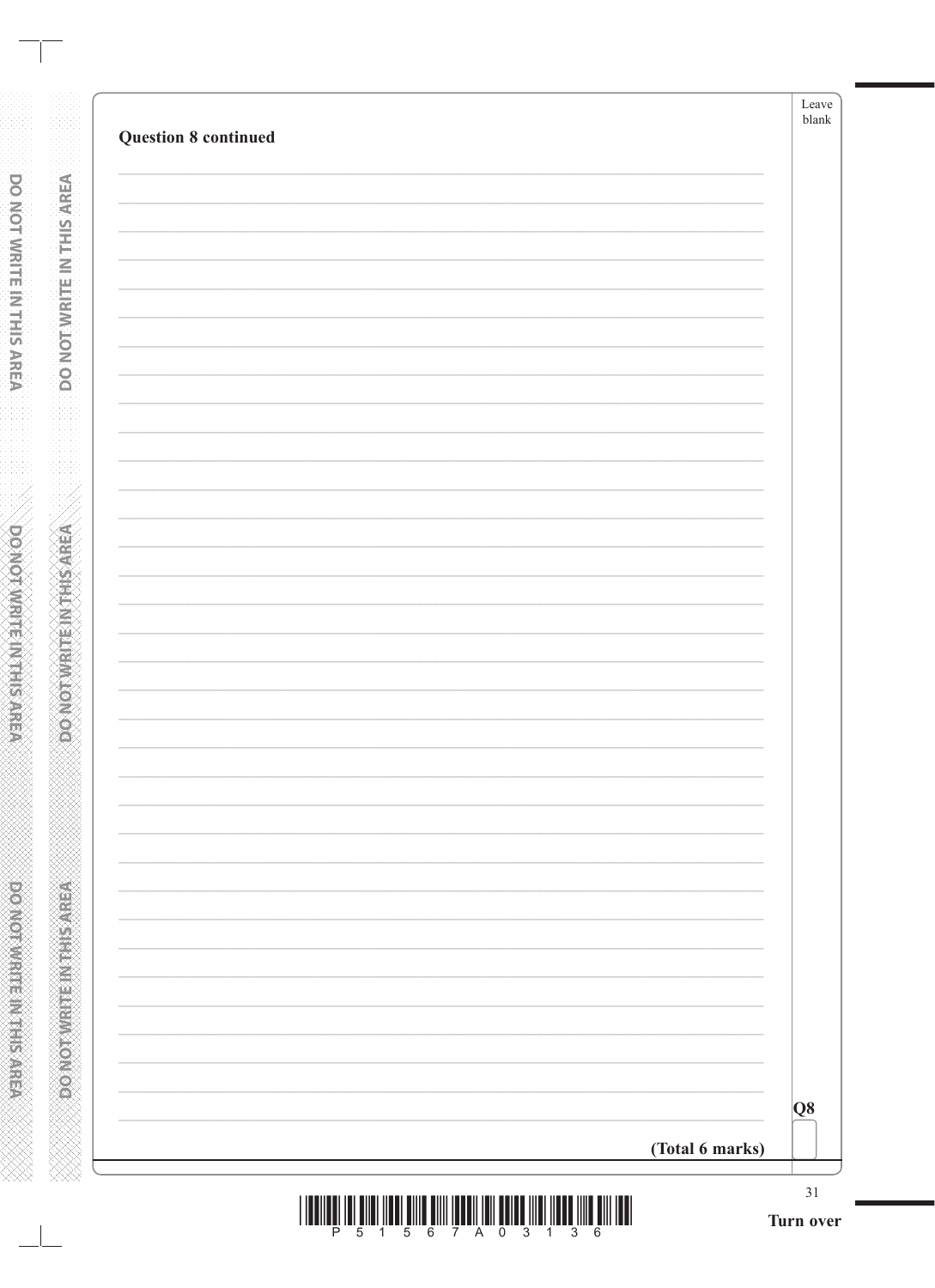9. (i) Given that

$$
\frac{3w+7}{5} = \frac{p-4i}{3-i}
$$
 where *p* is a real constant

(a) express w in the form  $a + bi$ , where a and b are real constants. Give your answer in its simplest form in terms of  $p$ .

 $(5)$ 

 $(1)$ 

 $\frac{\pi}{2}$ Given that arg  $w = -$ 

(b) find the value of  $p$ .

(ii) Given that

$$
(z+1-2i)^* = 4iz
$$

find z, giving your answer in the form  $z = x + iy$ , where x and y are real constants.

 $(6)$ 

|  |  |  |  |  |  | <u>IT IN THE TIME IN THE TIME TIME IN THE TIME IN THE TIME TIME TIME IN THE TIME IN THE TIME TIME IN THE TIME IN</u> |  |
|--|--|--|--|--|--|----------------------------------------------------------------------------------------------------------------------|--|
|  |  |  |  |  |  | P 5 1 5 6 7 A 0 3 2 3 6                                                                                              |  |

Leave blank

**DO NOT MRITE IN THIS AREA** 

**DOMOTIVE IN EINER ALER**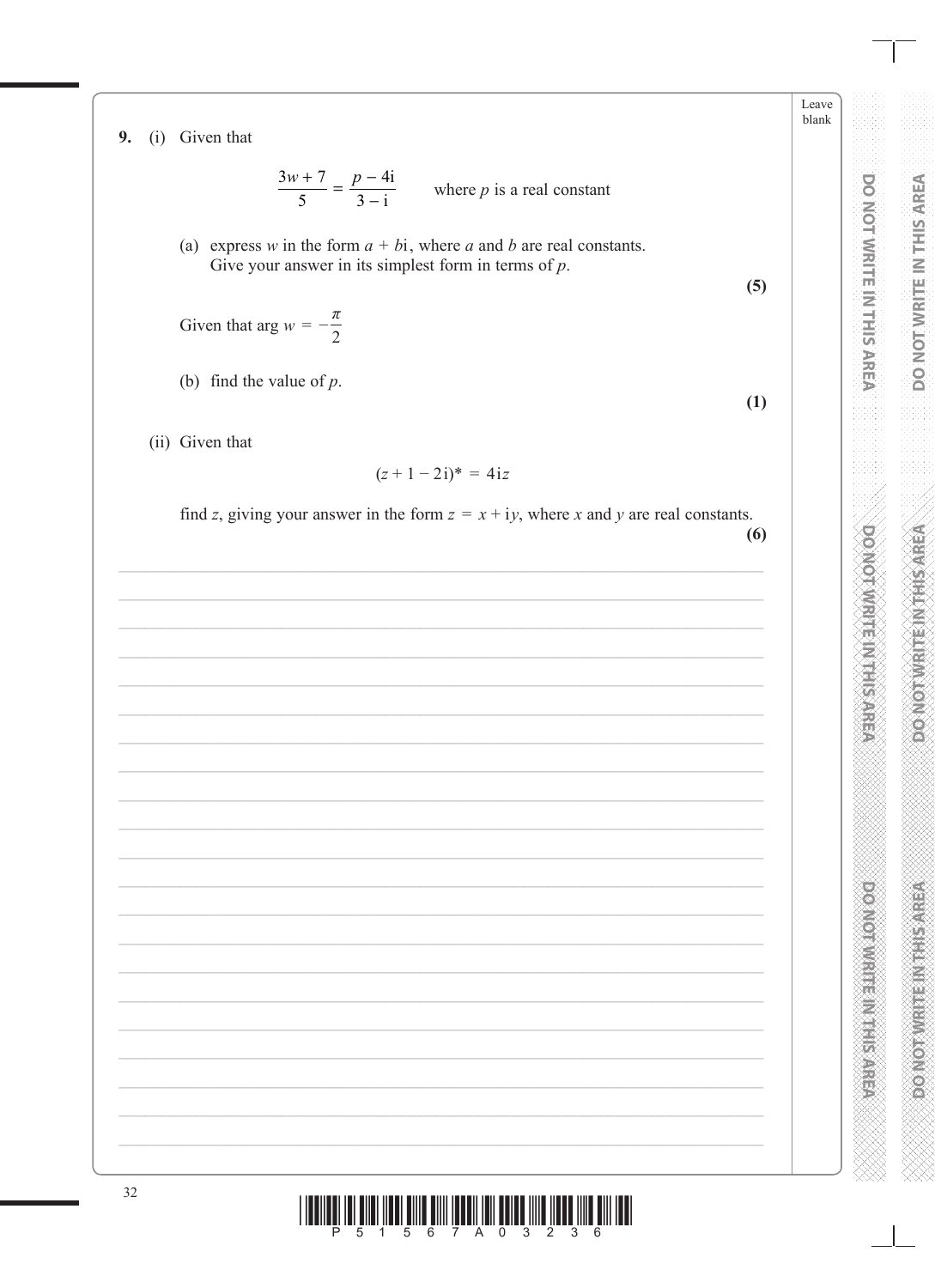| 33 |
|----|
|    |
|    |
|    |
|    |
|    |
|    |
|    |
|    |
|    |
|    |
|    |
|    |
|    |
|    |
|    |
|    |
|    |
|    |
|    |
|    |
|    |
|    |

**DONOTWRITE IN THIS AREA** 

**RENEWALK CONCORD**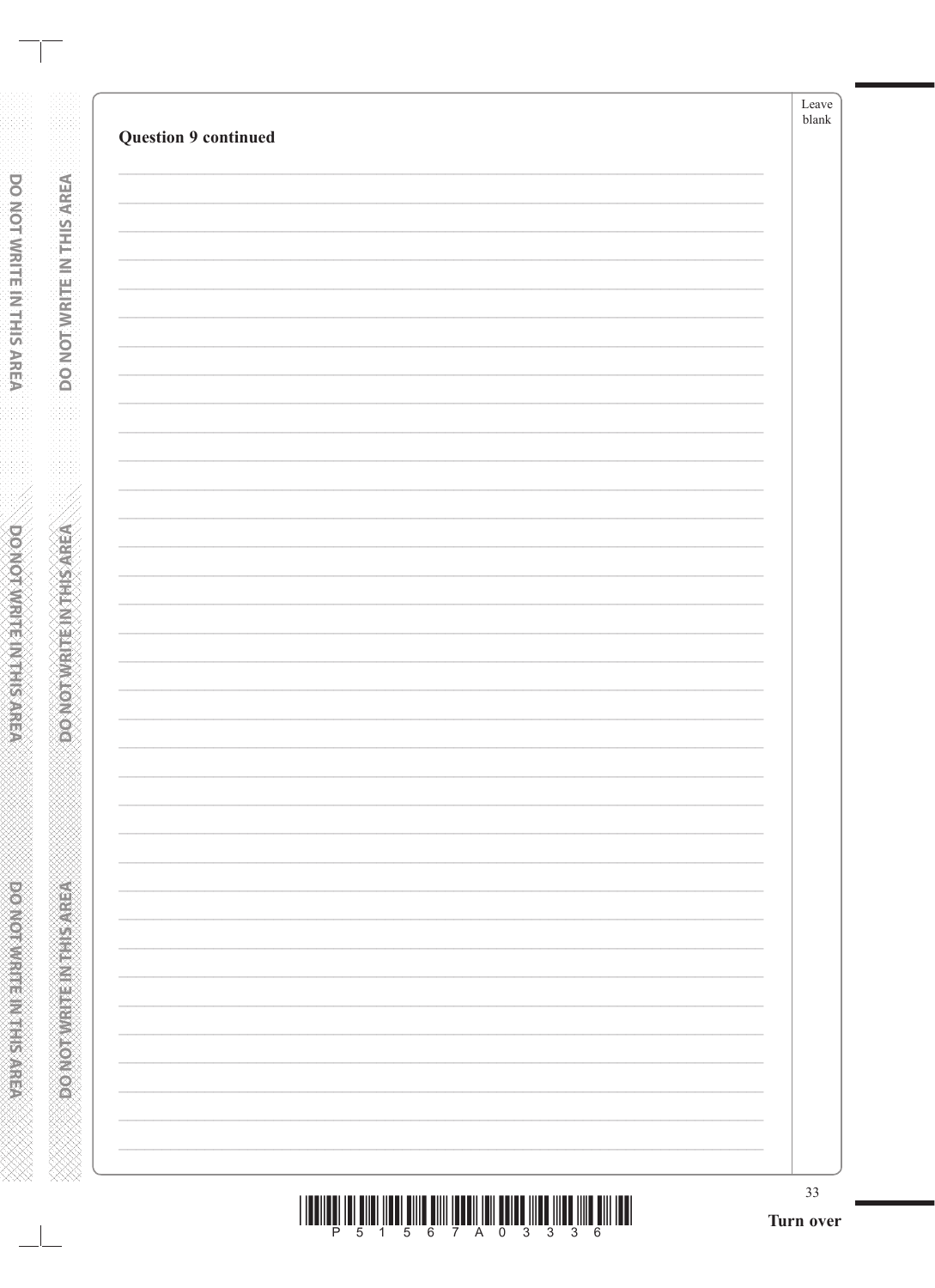| <b>Question 9 continued</b> | Leave<br>${\it blank}$ |
|-----------------------------|------------------------|
|                             |                        |
|                             |                        |
|                             |                        |
|                             |                        |
|                             |                        |
|                             |                        |
|                             |                        |
|                             |                        |
|                             |                        |
|                             |                        |
|                             |                        |
|                             |                        |
|                             |                        |
|                             |                        |
|                             |                        |
|                             |                        |
|                             |                        |
|                             |                        |
|                             |                        |
|                             |                        |
|                             |                        |
|                             |                        |
|                             |                        |
|                             |                        |
|                             |                        |
|                             |                        |
|                             |                        |
|                             |                        |
|                             |                        |
|                             |                        |
|                             |                        |
|                             |                        |
|                             |                        |
|                             |                        |
|                             |                        |
| 34                          |                        |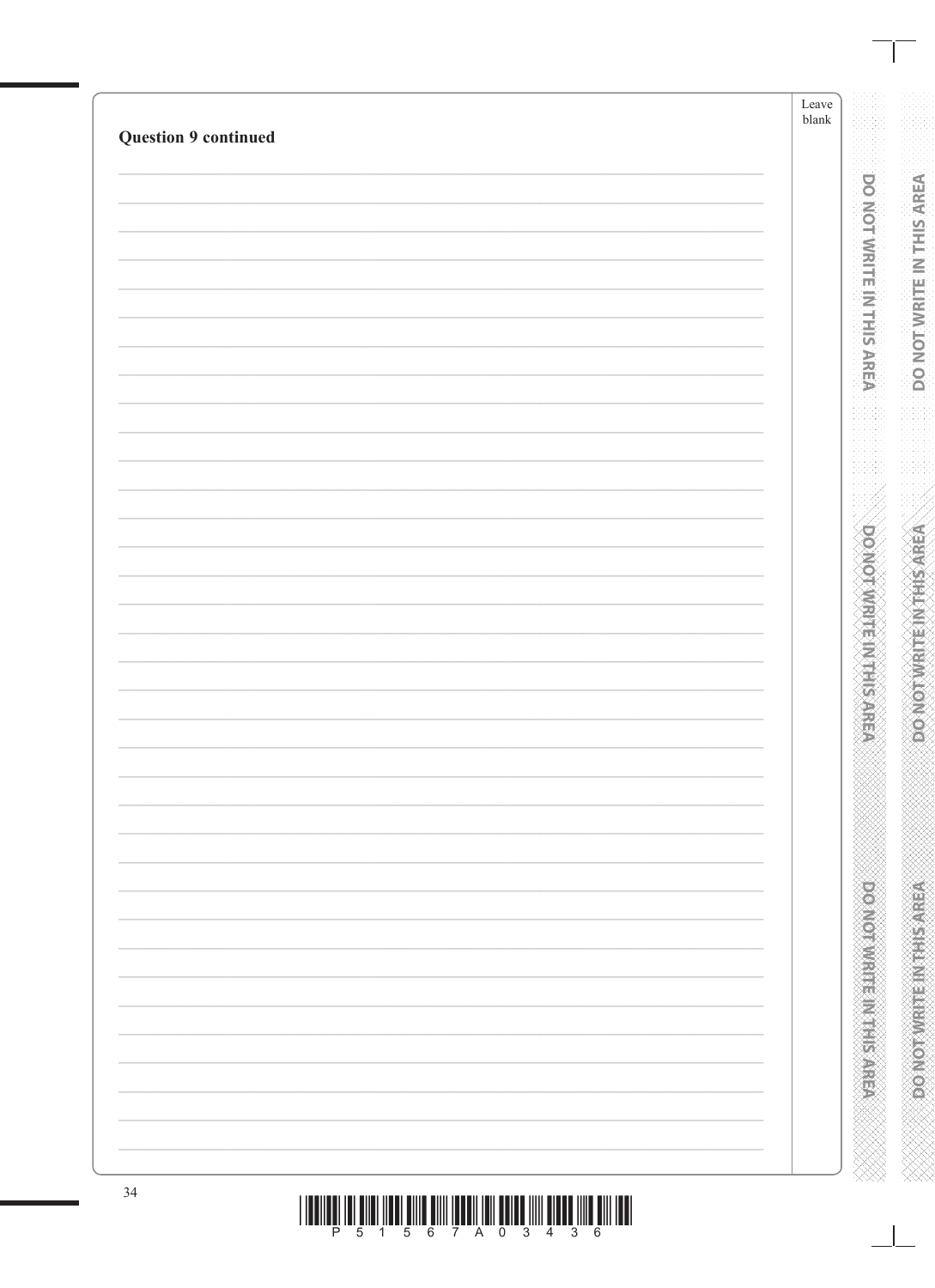| $35\,$ |
|--------|
|        |
|        |
|        |
|        |
|        |
|        |
|        |
|        |
|        |
|        |
|        |
|        |
|        |
|        |
|        |
|        |
|        |
|        |
|        |
|        |
|        |
|        |

**DONOTWRITE IN THIS AREA** 

**RENEWALK CONCORD**